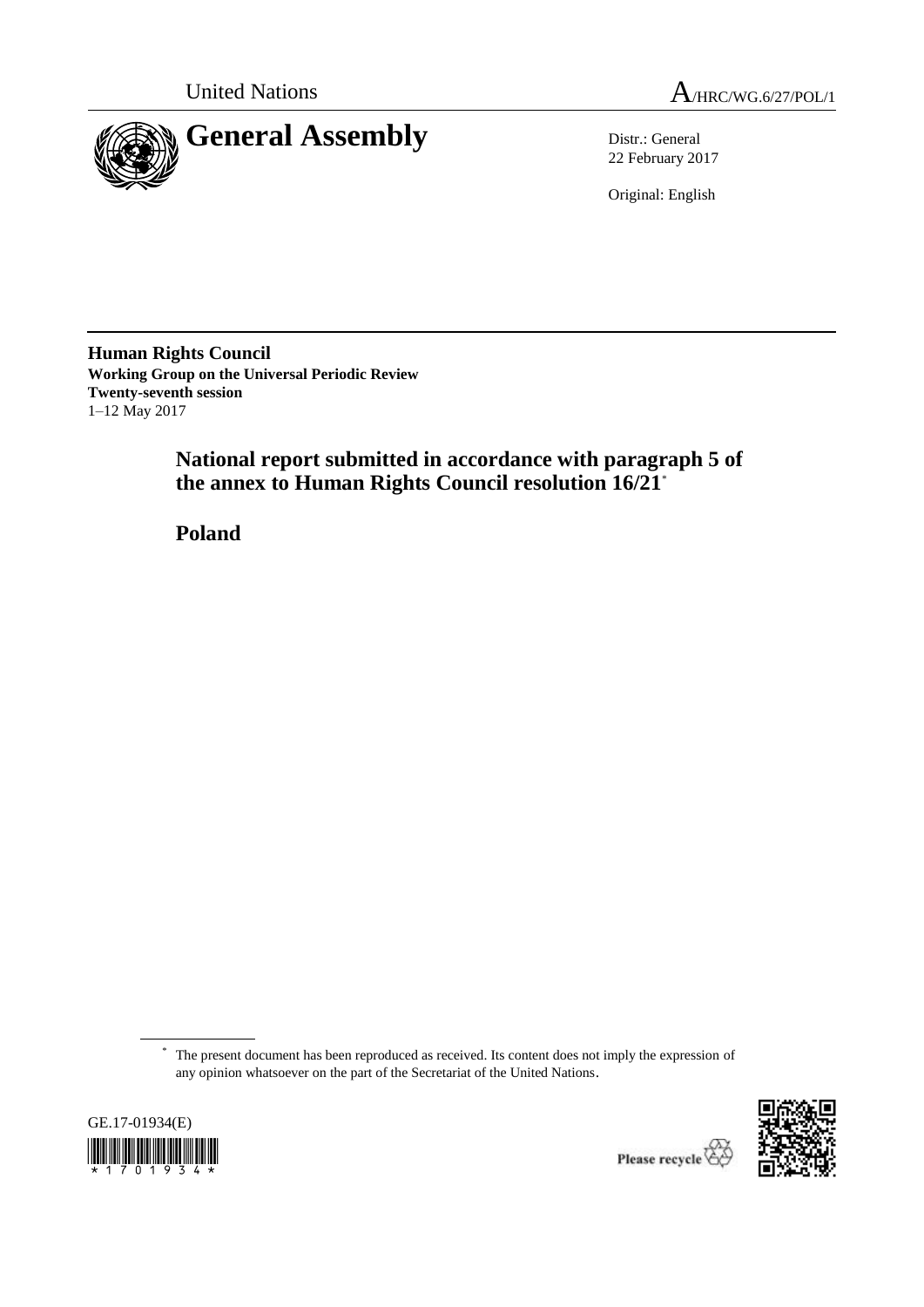# **I. Introduction – methodology and consultations**

1. This report has been drafted for the purposes of the third Universal Periodic Review (UPR) of human rights in Poland. Under the general guidelines laid down by the Human Rights Council in its decision 17/119, it focuses on human rights developments in Poland since the last review, and on the progress in the implementation of the recommendations received during the second UPR in 2012. The report is the result of inter-ministerial consultations with contributions from the Commissioner for Human Rights (CHR) – and the Ombudsman for the Rights of the Child (ORC), and its preliminary draft has been consulted with representatives of NGOs and the relevant parliamentary committees.

# **II. Development of normative and institutional human rights protection framework**

2. The legal and institutional framework of human rights protection and promotion in Poland has a solid foundation. Detailed information has been provided in Poland's reports during the first and second UPRs (A/HRC/WG.6/1/POL/1 and A/HRC/WG.6/13/POL/1). Furthermore, the 2014 mid-term report describes the progress in implementing the recommendations received during the second UPR.

3. The key institutional changes since Poland's last UPR, aiming to put in place an effective cooperation mechanism within the public administration at the central and regional levels with respect to equal treatment, include the appointment of equal treatment coordinators in each ministry and in the Prime Minister's Chancellery (Chancellery) as well as voivode<sup>1</sup> plenipotentiaries for equal treatment in the voivodship offices.

4. A 2016 Regulation of the Council of Ministers appointed the Government Plenipotentiary for Civic Society (PCS). The PCS's responsibilities include the preparation and monitoring of the national civic society development programme, and the coordination and monitoring of cooperation between the public administration and NGOs and other civic institutions.

5. The following new legislation protecting and promoting human rights has been passed since 2011:

- new Foreigners Act, i.e., the Act of 12 December 2013 on Foreigners, took effect on 1 May 2014 (for additional information, see sections on combatting human trafficking and conditions of detention of migrants);
- Act of 10 September 2015 amending the Act on Granting Foreigners Protection in the Territory of Poland and certain other Acts, took effect on 13 November 2015 and implements the "asylum package" (for additional information, see section: "Preventing discrimination against migrants").

6. Since the second UPR, Poland has ratified or signed the following international conventions:

- Council of Europe (CoE) Convention on Preventing and Combating Violence against Women and Domestic Violence, made in Istanbul on 11.05.2011; ratified on 13.04.2015; took effect on 1.08.2015 (recommendations 27 and 28);
- CoE Convention on the Protection of Children against Sexual Exploitation and Sexual Abuse of 25.10.2007, made in Lanzarote (Lanzarote Convention), took effect on 20.02.2015;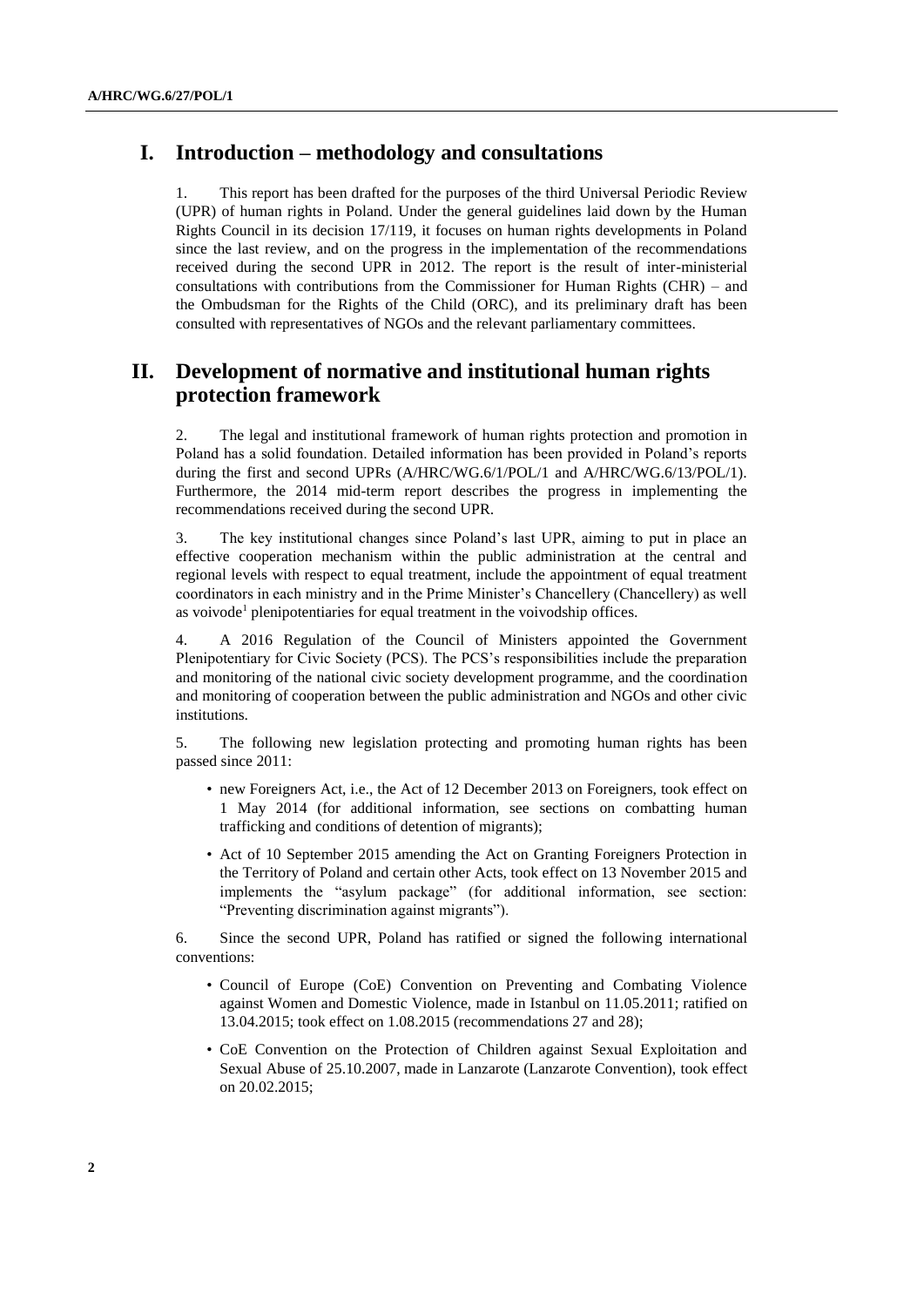- Convention on the Rights of Persons with Disabilities (CRPD); ratified on 6.09.2012 (recommendations 2, 7, 16, 17, 18, 19, 21);
- Convention for the Protection of all Persons from Enforced Disappearance, signed on 25.06.2013. Ratification requires harmonisation of domestic family law with the Convention (recommendations 1, 20, 22, 23, 24);
- the Kampala amendment to the Second Optional Protocol to the Rome Statute of the International Criminal Court; ratified on 25.09.2014 (recommendation 26);
- Protocol No. 15 amending the Convention for the Protection of Human Rights and Fundamental Freedoms (ECHR), amending the rules of procedure of the European Court of Human Rights (ECtHR) and amending the Preamble to the Convention, signed on 09.04.2014, ratified on 10.09.2015;
- Second Optional Protocol to the International Covenant on Civil and Political Rights of 15 December 1989; ratified on 25 April 2014 (recommendations 3, 5, 6, 8, 9);
- Additional Protocol to the CoE Convention on Cybercrime, concerning the criminalisation of acts of a racist and xenophobic nature committed through computer systems, made in Strasbourg on 28.01.2003, took effect on 20.02.2015;
- CoE Convention against Trafficking in Human Organs, signed on 25.03.2015;
- Optional Protocol to the Convention on the Rights of the Child (CRC) on communication procedure, signed on 30.09.2013 (recommendation 25);
- Protocol No. 29 to the 1930 Forced Labour Convention, made in Geneva on 11 June 2014, ratified on 23.11.2016.

7. In 2013, Poland withdrew the reservations to Article 7 and Article 38 of the CRC and amended the declaration to the Optional Protocol to the CRC on the involvement of children in armed conflict.

# **III. Cooperation with international human rights protection mechanisms**

8. Poland fully cooperates with the international human rights mechanisms. Poland has presented reports on the implementation of:

- CRC in 2012 (Committee session in 2015);
- CRPD in 2014 (Committee session date not fixed);
- International Covenant on Economic, Social and Cultural Rights (ICESCR) in 2015 (Committee session in 2016);
- International Covenant on Civil and Political Rights (ICCPR) report for the period 2008 – 2015 (Committee session in 2016);
- Convention on the Elimination of All Forms of Discrimination against Women report for 2002–2010 (Committee session in 2014);
- Convention on the Elimination of All Forms of Racial Discrimination– report for August 2009 – December 2011 (Committee session in 2014);
- Poland presents annual reports on the implementation of the European Social Charter (CoE Convention).

9. Poland has extended a standing invitation to all the UN human rights special procedures.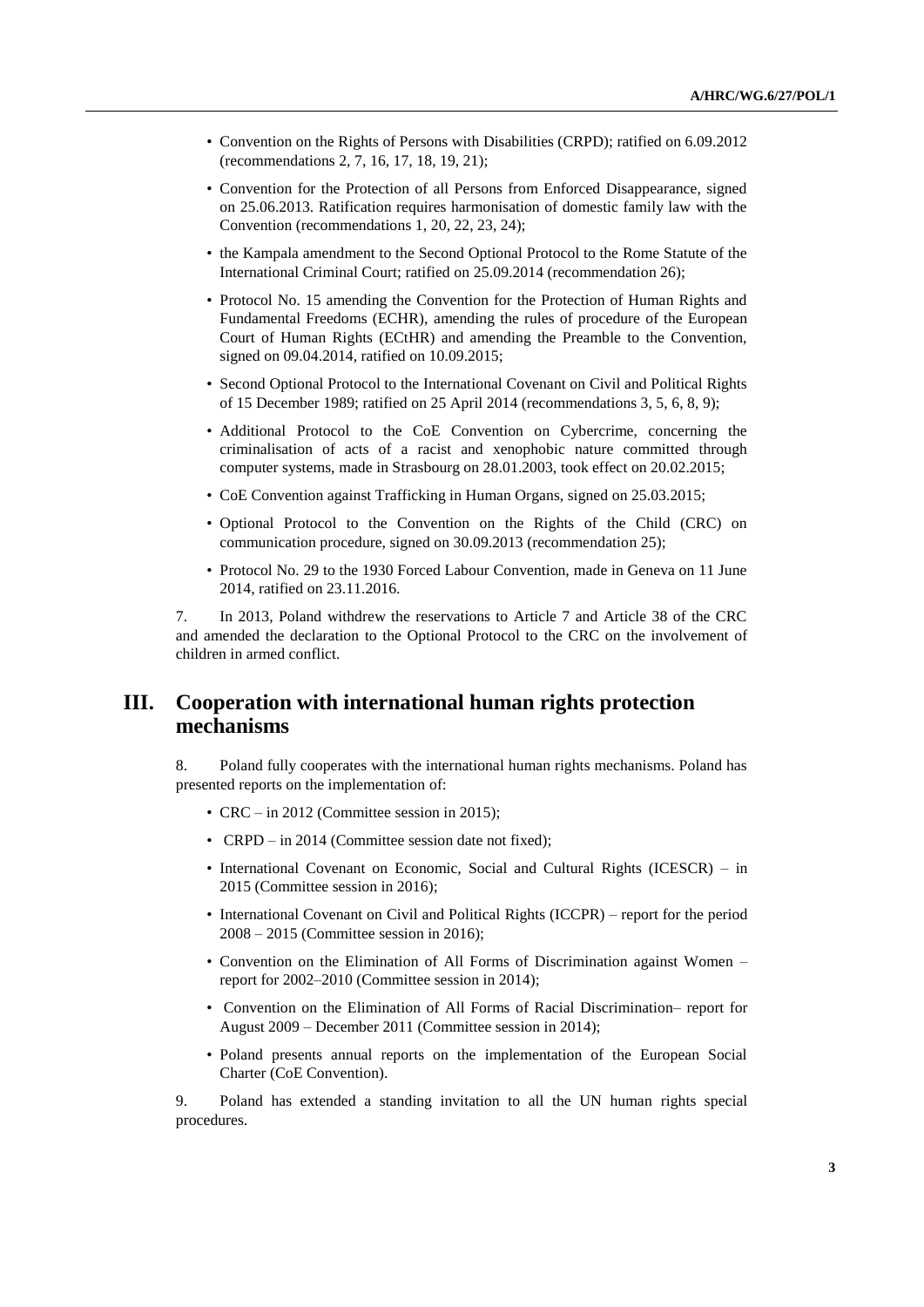# **IV. Development of human rights promotion and protection – implementation of second UPR recommendations accepted by Poland**

10. In the last four years, Poland has accepted new international obligations and implemented, in whole or in part, a range of recommendations of the second UPR (see paragraph 6).

## **A. Right to life, freedom and security**

## **Preventing torture and inhuman or degrading treatment and punishment**

11. The Constitution of Poland (Constitution) prohibits corporal punishment (Article 40). The Family and Guardianship Code prohibits corporal punishment by persons who exercise the duties of parents or guardians of minors. The Criminal Code (CC) guarantees bodily integrity and inviolability and penalises any breach thereof. Since the second UPR, the ORC has developed further social campaigns promoting the right of a child to be raised free of violence (**recommendation 41**).

12. Poland has maintained a standing invitation to all special procedures since 2001 and approved all requests for national visits (**recommendation 42**).

13. All acts of torture or other inhuman or degrading treatment are penalised under the Polish CC, prosecuted *ex officio*, and penalised adequately to the gravity of the act. Poland is a signatory of the Convention for the Prevention of Torture and presents regular reports on its implementation. Poland has ratified the Optional Protocol and established a national prevention system (delegated to the CHR) (**recommendation 72**).

14. The National Public Prosecutor's Office (Prosecutor's Office) monitors cases regarding crimes under Article 246 of the CC (extortion of testimony by public officials), Article 247 of the CC (abuse of persons deprived of liberty) and crimes related to the deprivation of life committed by officials during or in connection with their professional duties. In 2014, the General Public Prosecutor issued guidelines on proceedings handled by public prosecutors regarding crimes related to the deprivation of life or inhuman or degrading treatment and punishment where the perpetrator is a police officer or other public official. The guidelines were issued in implementation of ECtHR judgments and to ensure effective and prompt investigation of reports and complaints regarding torture and inhuman treatment of persons deprived of liberty. Every regional public prosecutor's office and every district public prosecutor's office has a coordinator for crimes committed by police officers who supervises and monitors such cases. Training is provided with the participation of public prosecutors and officers of the Internal Affairs Bureau of the Central Police Headquarters, dedicated to the methodology of investigating police officers and employees (**recommendation 58**).

15. Police officers are investigated by public prosecutors. Individual investigative measures may be delegated to the police or other competent services only in exceptional cases and to a limited extent. This safeguards the independence of the procedure. Concerning the demonstration in November 2011, the suspected police officer has been investigated. As a result, the District Court of Warszawa-Śródmieście found the suspect guilty of an act defined in Article 231 (1) of the CC (abuse of power) in conjunction with Article 217 (1) of the CC (violation of bodily integrity) and sentenced him to six months of deprivation of liberty conditionally suspended for three years. Furthermore, the court banned him from the profession of police officer, detective and other professions providing persons or property security for a period of eight years.<sup>2</sup> (recommendation 73)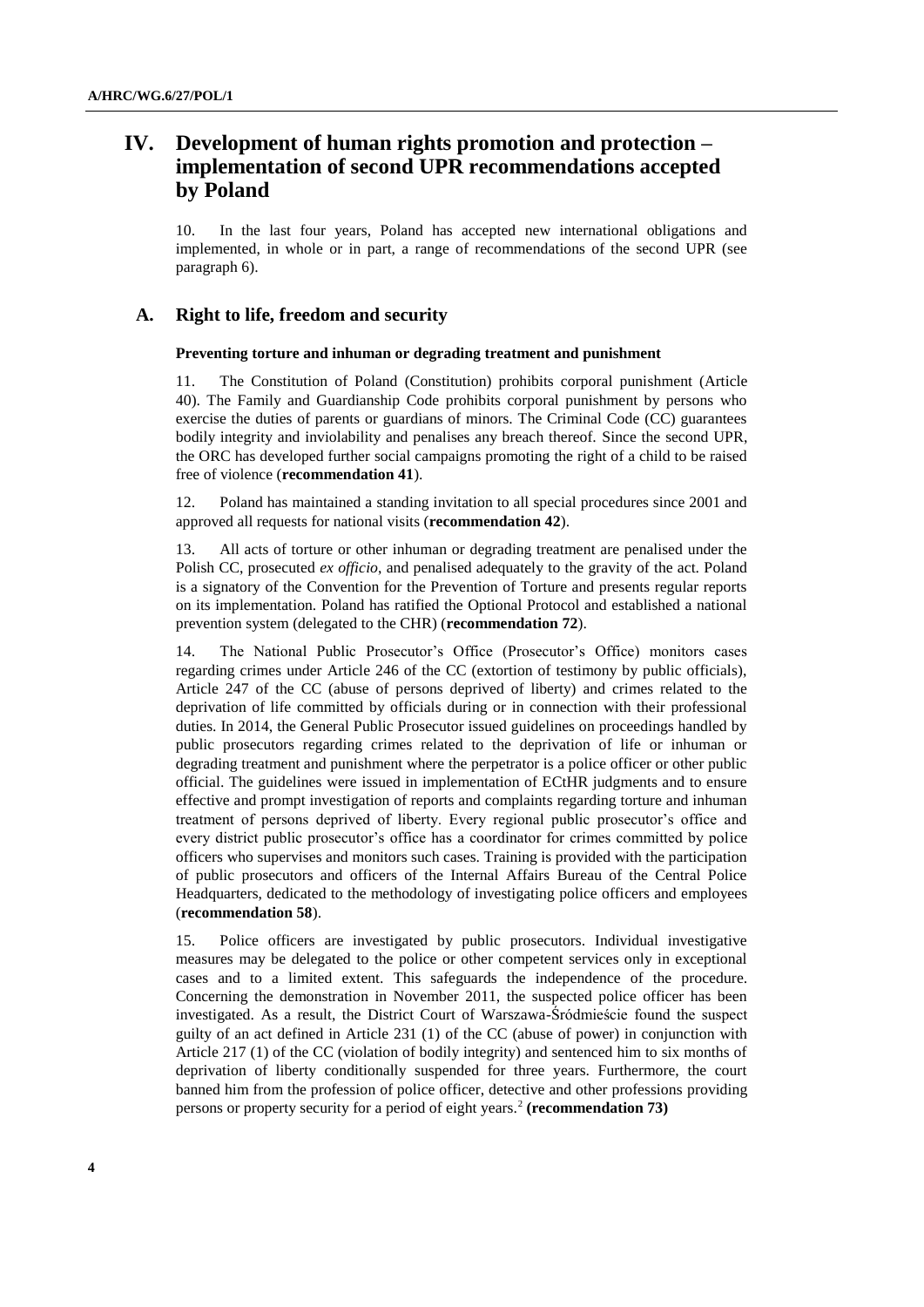#### **Pre-trial detention and conditions in prisons (recommendations 74, 75, 76, 77, 91)**

16. A range of legislative and organisational measures have been taken to improve the conditions in prisons and to comply with the international standards. As a result, there has been no overcrowding in Polish prisons since 2010.

17. The Government is taking further steps to increase the space in square meters per inmate. The minimum space per inmate under Polish law is 3 square meters. The occupancy of prisons was 86.9% as at 14 October 2016.

- 18. Steps taken to decrease the population density in prisons include:
	- giving persons sentenced to deprivation of liberty (up to one year) the option to serve the time outside of prisons under the Electronic Surveillance System;
	- a new principle introduced in the CC as of early 2012 whereby the penalty of deprivation of liberty and the penalty of detention in substitution for a fine that is not paid shall be served last (which allows those sentenced to pay the cash amount outstanding under the fine);
	- less serious crimes penalised by the deprivation of liberty have been converted into offences penalised by detention up to 30 days, restriction of liberty, or a fine;
	- the principles of sentencing and serving the penalty of restriction of liberty have been amended to apply the penalty more broadly, among others by extending the list of entities in which those sentenced persons may serve and by the State Treasury taking over a part of the costs of their service;
	- a significant criminal law reform is underway, aiming to improve the efficacy and expand the options of using non-custodial penalties.

19. Key legislative amendments aimed at limiting the application of the penalty of deprivation of liberty include:

- the option of imposing a fine or the penalty of restriction of liberty instead of the penalty of deprivation of liberty for acts subject to the penalty of deprivation of liberty up to eight years (five years until July 2015);
- non-custodial penalties are a priority as an alternative for crimes subject to the penalty of deprivation of liberty for up to five years;
- the time after which the conviction is spent by operation of the law has been shortened: for the penalty of restriction of liberty, from five years to three years after the conviction was served or pardoned or after the limitation of serving the conviction; for a fine, from five years to one year after the conviction was served or pardoned or after the limitation of serving the conviction (changes effective as of March 2015).

20. The number of pre-trial detentions has been steadily decreasing for over a decade. In 2005–2015, the total number of persons in pre-trial detention decreased gradually (from 34,549 in 2005 to 8,619 in 2015). The decrease follows a broader application of less onerous pre-trial measures necessary to safeguard proper criminal procedure, including bail, prohibition on leaving the country, and police supervision.

21. In 2005–2015, following a comprehensive amendment of the rules of criminal procedure, the total number of non-custodial pre-trial measures increased steadily:

- number of cases under police supervision, from ca. 1,650 to ca. 8,000;
- number of cases with bail, from ca. 2,900 to ca. 6,900;
- number of cases with prohibition on leaving the country, from ca. 2,100 to ca. 4,500.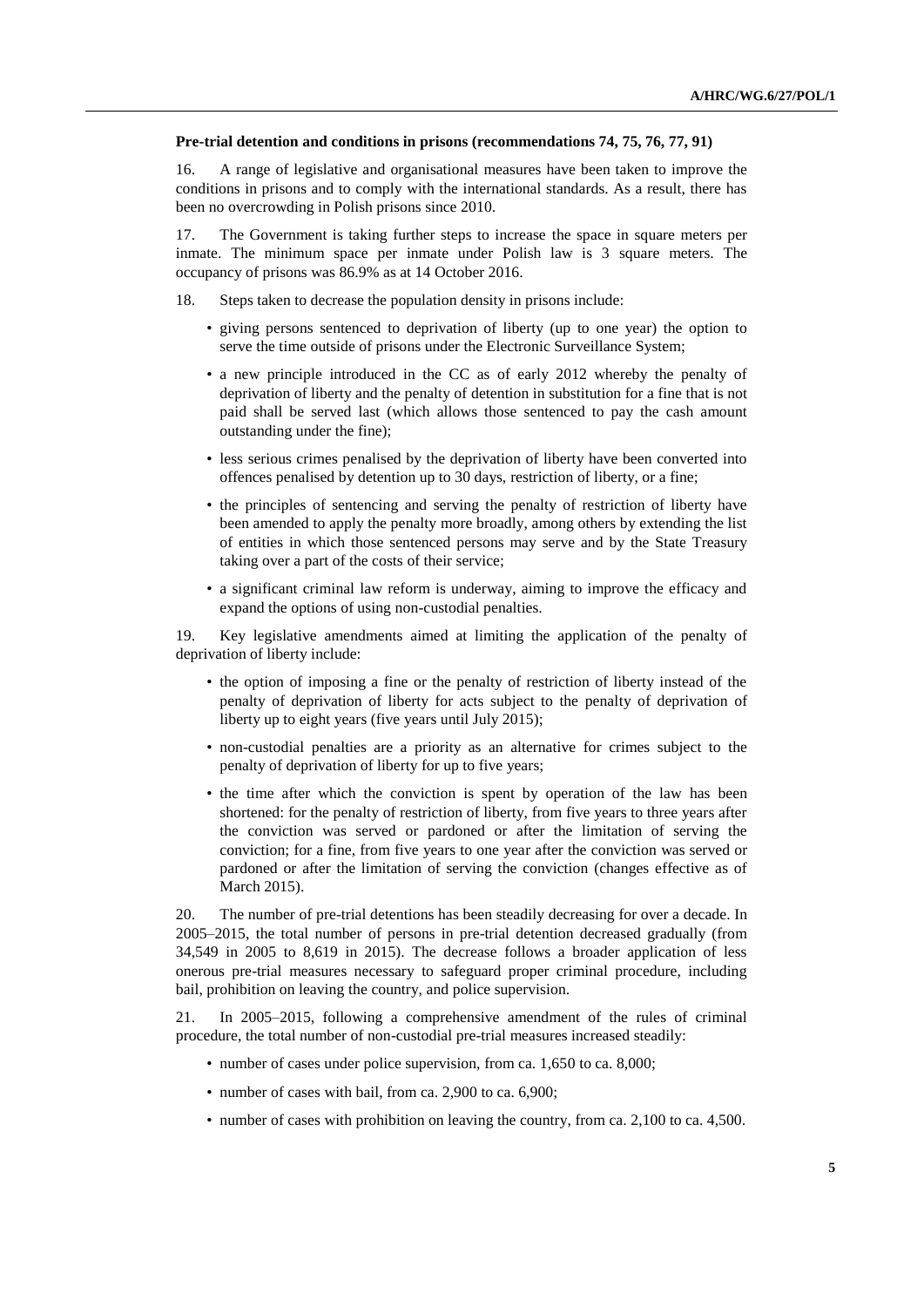22. The duration of pre-trial detention has also decreased in recent years. The duration of pre-trial detention was cut by more than half in 2005–2015.

23. It should be noted that the Minister of Justice has been monitoring cases of pre-trial detention since 2012. Regional public prosecutor offices monitor cases where the duration of pre-trial detention exceeds nine months. The Prosecutor's Office monitors cases where the duration of pre-trial detention exceeds 12 months. An amendment of the Code of Criminal Procedure (CCP) effective since April 2016 prohibits the previously legal application of pre-trial detention to crimes subject to the penalty of deprivation of liberty for up to one year.

24. The National School of the Judiciary and Public Prosecution offers regular training which promotes international standards including pre-trial detention. A systemic training series opened in 2012 covers the most frequent ECHR violations concerning the judicial system ruled by the ECtHR against Poland, including excessive length of pre-trial detention. As a target, all common court judges will undergo training within five to seven years.

25. The efficacy of these measures is corroborated by the fact that the CoE Committee of Ministers closed supervision of Poland's implementation of 172 ECtHR judgments concerning the excessive duration of pre-trial detention (Trzaska group).

### **Work of judicial system (recommendations 87, 88, 89, 90, 92, 93)**

26. Efforts continue to enhance the efficiency of the judicial system in order to step up judicial proceedings and reduce delays in on-going review of cases. The number of judge positions has remained stable; however, importantly, the number of auxiliary staff supporting judges has increased, coupled with a broader contribution of court clerks (*referendarz sądowy*) who review less complex cases and reduce the workload of judges. The number of assistant positions increased by more than 11% from 2014 to the first half of 2016.

27. The position of trainee judge (*asesor sądowy*) was re-established in common courts in 2016. The objective is to better safeguard the right to fair and transparent trial without undue delay in the competent independent court.

28. Spending on the judicial system has been steadily growing for several years. A clear uptrend has been reported since 2000. Spending increased by 3.2% year-on-year in 2014 and by another 2.5% in 2015. Court infrastructure investment has also risen.

29. A system of free-of-charge legal assistance has been in place since 2016, available at 1,524 locations across Poland. Some of the locations are operated by specialised NGOs (selected in an open competition). The number of assistance locations depends on the population in the area. Advisory is available at the pre-trial stage to eligible individuals (including people under 26 or over 65). In total, 98,988 advisory services were provided in the first quarter of 2016 alone.

#### **Police measures to prevent police misconduct (recommendations 58 and 95)**

30. Paragraph 14 presents measures taken by the Prosecutor's Office with regard to crimes related to deprivation of life and inhuman or degrading treatment and punishment committed by police officers and other public officials.

31. To prevent police officer misconduct, a strategy was approved in 2015 to prevent human rights violations by police officers. The strategy identifies key areas of human rights safeguards in the police force as well as solutions to be implemented.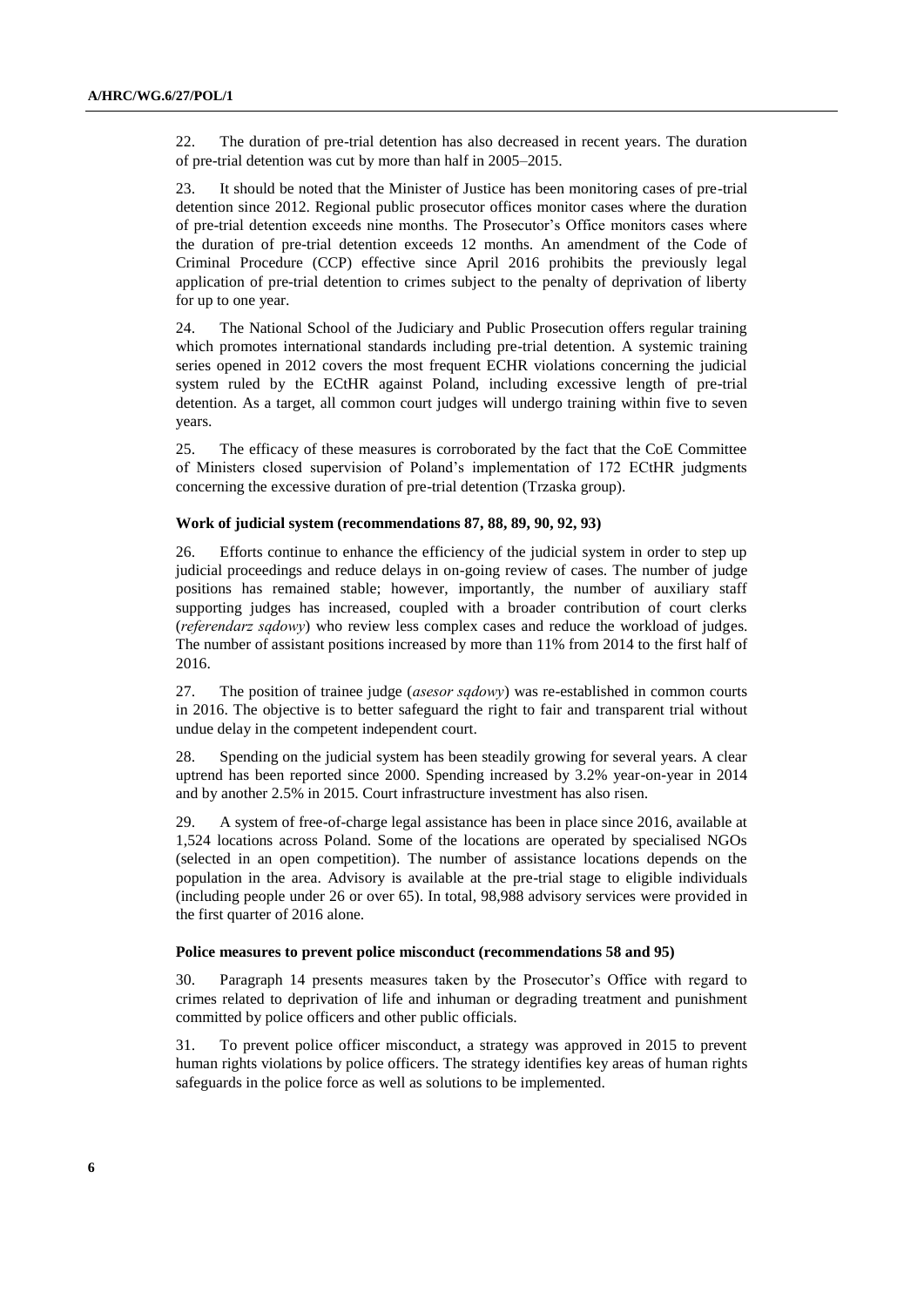32. Since January 2010, the CHR acting as an independent institution responsible for investigating police officer and border guard misconduct receives reports on events involving police officers which might constitute human rights violations by officers. The mechanism is described in the UPR mid-term report concerning the implementation of the recommendation.

33. The Central Police Headquarters has taken many preventive measures including training, meet-ups and reviews of individual cases of misconduct on duty. A manual for new police officers has been released. Approximately 3,000 training sessions and meet-ups have been held since January 2014.

34. Under the *Key Directions of Education and Information Initiatives to Protect Human Rights and Freedoms and the Equal Opportunities Strategy of the Police in 2016– 2018*, preparations have been launched to support education and information initiatives aimed at professionalization of police involvement in safeguarding human rights and freedoms, professional codes of ethics, and equal treatment.

35. In view of the Government's measures, the CoE Committee of Ministers concluded on 8 June 2016 that the ECtHR judgements concerning disproportionate use of force by police officers and ineffective prosecution, known as the Dzwonkowski group, had been implemented (cf. Resolution CM/ResDH(2016)148).

#### **Human trafficking and helping victims (recommendation 82)**

36. The National Intervention and Consultation Centre, launched in 2006, provides professional assistance to victims of trafficking in humans. The responsibilities of the Centre, which is financed by the central government, are delegated to NGOs (selected in an open competition). The Centre's main responsibilities include informal identification of victims of trafficking in humans, interventions, provision of safe shelters, medical, legal, psychological assistance, interpreter services, and prevention advice and consultations.

37. The Centre offers accommodation in its shelters and safe accommodation of young children in housing and educational institutions. Several specialty facilities for victims who are minors operate in Poland.

38. The Centre has trained and experienced staff, and cooperates with many institutions and organisations in providing support to victims of human trafficking who are minors. Given the growing number of identified victims of trafficking in humans, this model of support will most likely be extended in the coming years.

39. Building on efforts to develop a system of prevention and combatting of trafficking in humans, Poland has adopted new National Action Plans to Combat Human Trafficking for 2013–2015 and 2016–2018.

40. A new document entitled "Algorithm of Identification and Handling of Victims of Human Trafficking Who Are Minors for Police Officers and Border Guards" was released in 2015 and distributed to the police and the border guards. The document was consulted with NGOs. It describes the identification procedure, taking into account the specificity and parameters of contemporary forms of trafficking in children, as well as the course of action in handling victims who are minors.

41. The new Foreigners Act (of December 2013) simplifies the procedures governing the stay of foreigners who are victims of human trafficking.

### **Fight against terrorism (recommendations 122, 123, 124)**

42. Poland has signed the Additional Protocol to the CoE Convention on the Prevention of Terrorism of 22 October 2015. The Convention provisions concerning criminal law were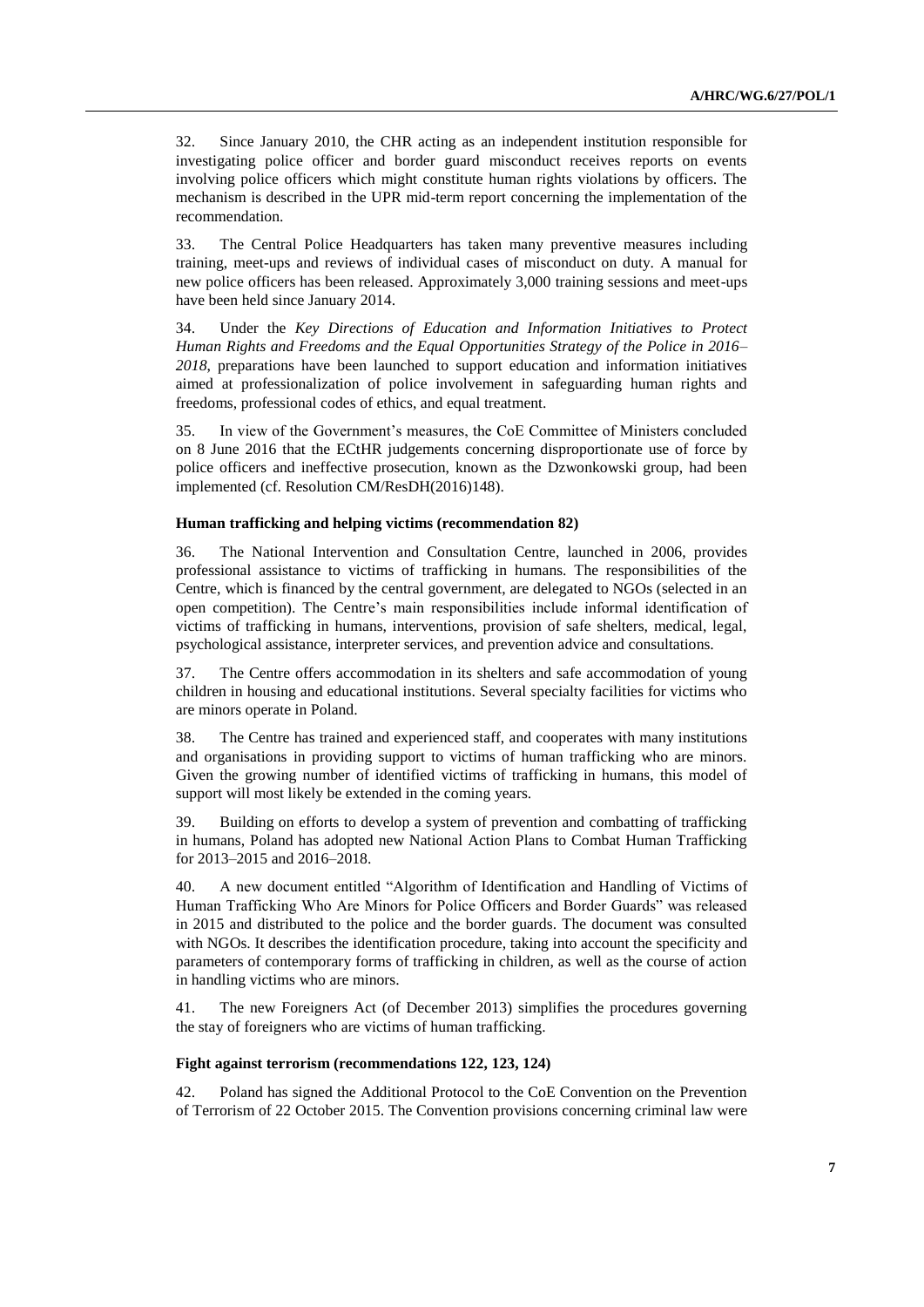implemented in the Act of 10 June 2016 on Anti-Terrorist Activity, which added the following crimes to the CC: participation in training enabling a terrorist crime and crossing the border of Poland to commit a terrorist crime in another country. In addition, a new solution provides immunity in the event of foregoing certain crimes related to terrorist activity.

43. The Krakow Regional Prosecutor's Office investigates alleged crimes related to alleged operation of the *CIA's secret detention centres* in Poland. It involves the abuse of power by public officials at different locations in Poland between 2001–2005 by allowing the operation of custodial facilities in Poland where suspected terrorists were detained for more than seven days in violation of the law.

44. The investigation to date has compiled extensive evidence, both unclassified and classified (the latter is crucial), which is, however, still in the process. The case involves a number of requests for international legal assistance, among others addressed to the USA.

45. Given the special profile of the investigation, it must be classified. Although some of the on-going investigative work and the findings to date are classified, representatives of the victims have access to the files, participate in some of the work, and exercise their procedural rights.

#### **Lustration (vetting) proceedings**

46. Lustration (vetting) is currently governed by the *Act of 18 October 2006 on Disclosure of State Security Organs' Documents of 1944*–*1990 and their Content*. The Act implemented amendments affecting the exercise of the right to fair process by those subject to lustration (*recommendation 38*). Among other things, proceedings take place before regional courts, and no longer before the Warsaw Appeal Court, which required those subject to lustration to travel long distances; to fully safeguard procedural rights and human rights, those subject to lustration now have access to all the rights available to suspects/the accused under the Polish law on criminal procedure; major changes include a new rule whereby lustration proceedings are public, unless those subject to lustration request *in camera* proceedings in whole or in part; the files of lustration proceedings are also public, which allows the party to use the entire evidence in its defence; first and second-instance court judgements are reasoned and served to the party.

47. Amendments have been made to provisions governing the procedure of disclosing classified materials during court proceedings. The new provisions have completely changed the position of those subject to lustration. The *Regulation of the Minister of Justice of 20 February 2012 concerning the method of handling interview minutes and other documents or objects subject to the confidentiality of classified information or professional information* allows for disclosure of classified materials, taking notes, making transcripts, copies, extracts, and using such notes, copies, transcripts and extracts at a court hearing or sitting.

48. In view of steps taken by the Government, the CoE Committee of Ministers concluded that the Government fulfilled all its obligations and considered its judgments to have been implemented (cf. Resolution CM/ResDH(2014)172). It should be noted that the ECtHR has not communicated new complaints in this regard to the Government. It follows that there are no more issues relating to the lustration process pending in Poland.

#### **Liberalisation of laws on right to freedom of expression**

49. The Ministry of Justice (MJ) is not conducting any legislative work to decriminalise the act defined in Article 212 of the CC (recommendation 100).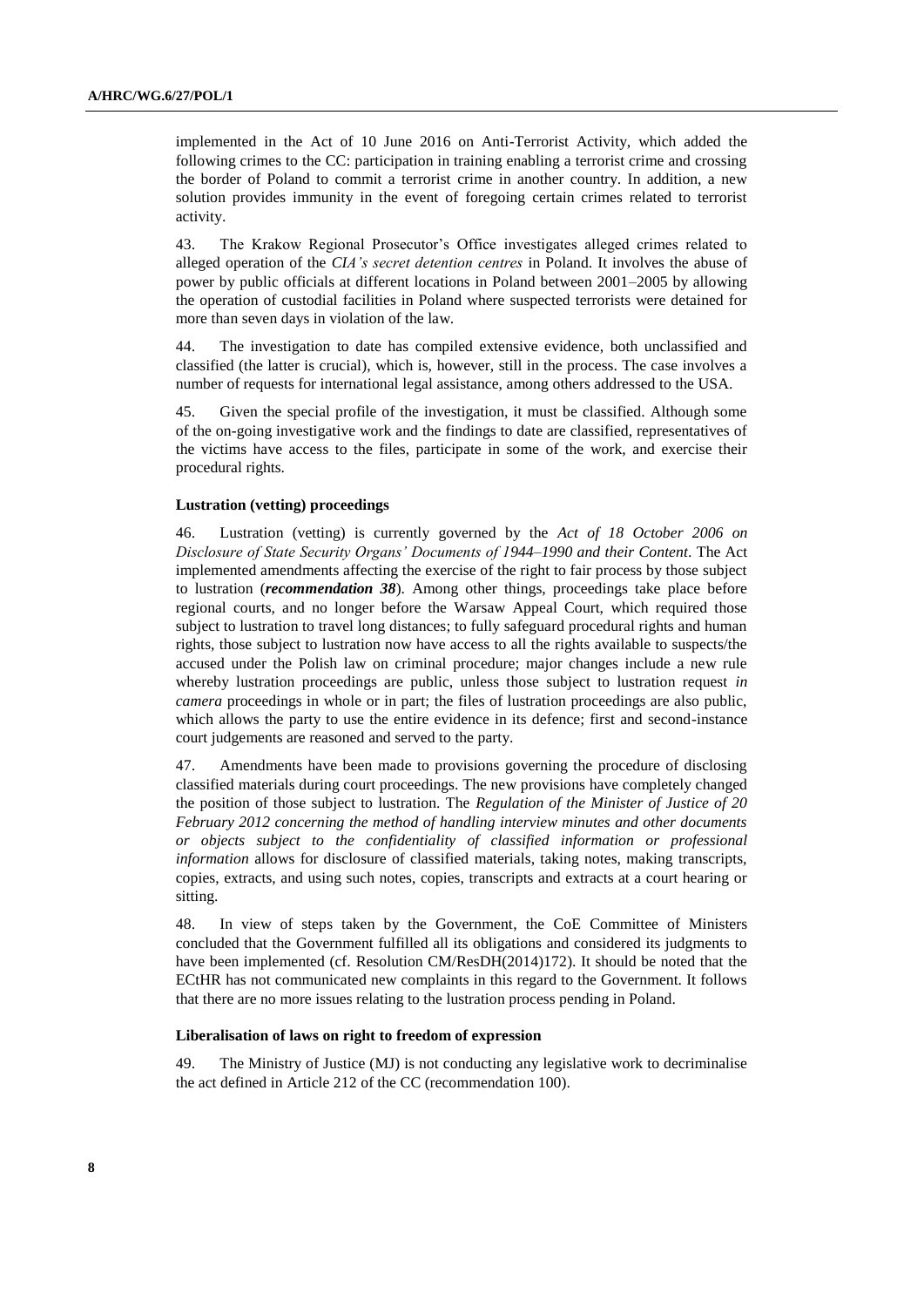50. The right to freedom of expression and the freedom of the mass media are among the key principles enshrined in the Constitution. These principles are clarified in the statues, in particular the Radio and Television Broadcasting Act and the Act – Press Law. The provisions of those Acts safeguard mass media plurality and broad access of the audience to different media. Further work is under consideration to enhance mass media plurality and broaden access to different media (recommendation 101).

## **B. Ombudsman - the Commissioner for Human Rights (recommendations 32, 33, 34, 35)**

51. Salaries in public institutions have been frozen since 2009 but the office of the CHR was an exception. In 2012 and 2013, the office received an additional budget (PLN 1 million and PLN 667,000, respectively) to hire new staff. The additional salary budget was linked to the execution of functions related among others to the CRPD. In 2016, the Sejm reduced the CHR's budget to 94.7% of the 2015 budget by limiting investments and salary raises; the budget of the CHR's office is proportionate to that of other public institutions.

## **C. Women's rights and gender equality (recommendations 43, 44, 78, 79, 80, 81, 102, 103, 104, 105, 106, 107, 108, 109)**

#### **Combatting violence against women (recommendations 78, 79, 80, 81)**

52. One of the key changes in relation to combatting violence, including violence against women, in Poland was an amendment of the CC and the CCP which introduced prosecution *ex officio* of sexual offences defined in Articles 197–199 of the CC, i.e., rape or making one to submit to another sexual act by coercion. The Act took effect on 24 January 2014.

53. Apart from legislative amendments, the Prosecutor's Office and the police took the initiative to improve their handling of cases of sexual violence. The *General Public Prosecutor's Guidelines on the Terms of Handling Cases of Rape* were issued and took effect on 18 December 2015. On 23 July 2015, the Chief of Police issued *Guidelines No. 1 concerning certain investigation activities of police officers*. The *Police procedure of handling victims of sexual violence* was issued under *Guidelines No. 1*.

54. The Government Plenipotentiary for Equal Treatment (PET) implemented the project *Rights for victims of sexual violence: a new systemic approach. Comprehensive information services, training and actions* from December 2013 to December 2015. The objective was to improve the system for the provision of information and handling of sexual offences by the police, courts, and public prosecutors. In November 2016, the Plenipotentiary implemented the radio and online campaign *Sexual violence. It often starts with words* in order to generate communications which stressed the inadmissibility of sexual violence against women and to debunk myths and stereotypes concerning sexual violence.

#### **Combatting discrimination against women**

55. Poland implements all relevant EU legislation concerning combatting discrimination against women and integrates its provisions into national law. The Government continues to work towards improved solutions and national laws eliminating all forms of discrimination against women, as demonstrated by reports on the implementation of the Convention on the Elimination of All Forms of Discrimination against Women (**recommendation 43**).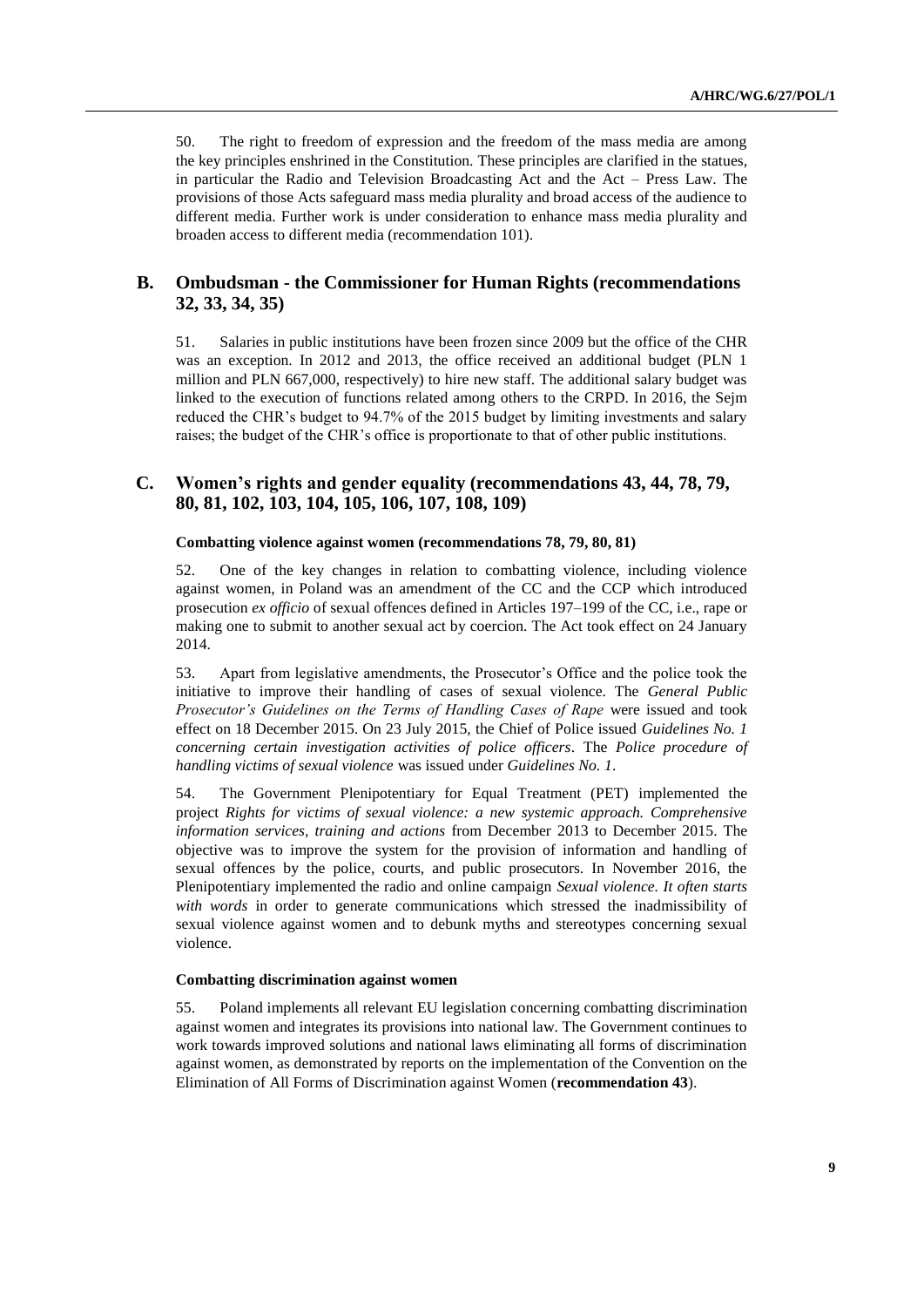56. The National Action Programme for Equal Treatment for 2013–2016 is an important instrument of the Government's policy of equal treatment (among others, on grounds of gender). The Programme defines the goals and priorities of actions for equal treatment in the following areas: raising awareness of the general public on equal treatment, including reasons and consequences of breaches of the principle of equal treatment; preventing breaches of the principle of equal treatment; collaboration with social partners, NGOs and others to promote equal treatment (**recommendation 37**).

57. Furthermore, the PET runs a range of initiatives to prevent discrimination against women (including campaigns, consultations, youth competitions).

#### **Policy in support of equal pay for women and men (recommendation 44)**

58. According to Eurostat (2014), the wage gap in Poland is 7.7% to the disadvantage of women, compared to 16.1% in the EU. The Government continues to work towards equal pay for women and men. Actions focus on promotion of and information about the principle of equal pay for women and men (including campaigns), implementation of a policy in support of reconciliation of professional and family lives (including maternity leaves, parenting leaves, promotion of alternative solutions and strategies in the workplace, day care), monitoring of unequal treatment.

59. Every complaint with claims of discrimination filed with the National Labour Inspectorate is reviewed. Free-of-charge legal advice is available. The National Labour Inspectorate is also engaged in prevention and promotion.

60. Employees' rights facilitating the reconciliation of professional life and family life have been significantly extended in recent years: the list of leaves available to working parents has been extended, and parents are able to share this right. The most recent major amendment of the Labour Code (LC) in this regard took effect on 2 January 2016. The new provisions ensure that working parents can fully share the right to a leave (part of the maternity leave, parental leave).

61. The last example of the Government's initiatives is the project "Family and jobs: It pays off!" launched in 2016 to create a climate conducive to reconciliation of professional and family lives and to promote solutions in support of reconciliation of those roles.

## **Participation of women in political and public life (recommendations 102, 103, 104, 105)**

62. The goals of the National Action Programme for Equal Treatment for 2013–2016 (see paragraph 56) include increased participation of women in decision-making. Key actions completed towards this goal include: support of greater political potential of women (education, mentoring programmes, networking); initiation and execution of a public debate on the benefits of balanced participation of women and men in politics (with the participation of politicians and NGOs).

#### **Reproductive health (recommendations 96, 106, 107, 108, 109)**

63. The right to decide responsibly about having children is safeguarded in Poland comprehensively through access to methods of conscious procreation, education, advice and healthcare (**recommendation 96**). The right is enshrined in the preamble to the *Act of 7*  January 1993 on Family Planning, Protection of the Human Foetus, and Conditions of *Admissibility of Abortion,* and it is reflected in the main body of the Act.

64. Under Article 4 of the Act, school curricula include knowledge of human sexual life, the principles of conscious and responsible parenthood, the value of family, prenatal life, and methods and means of conscious procreation. According to Article 2 (2) of the Act, the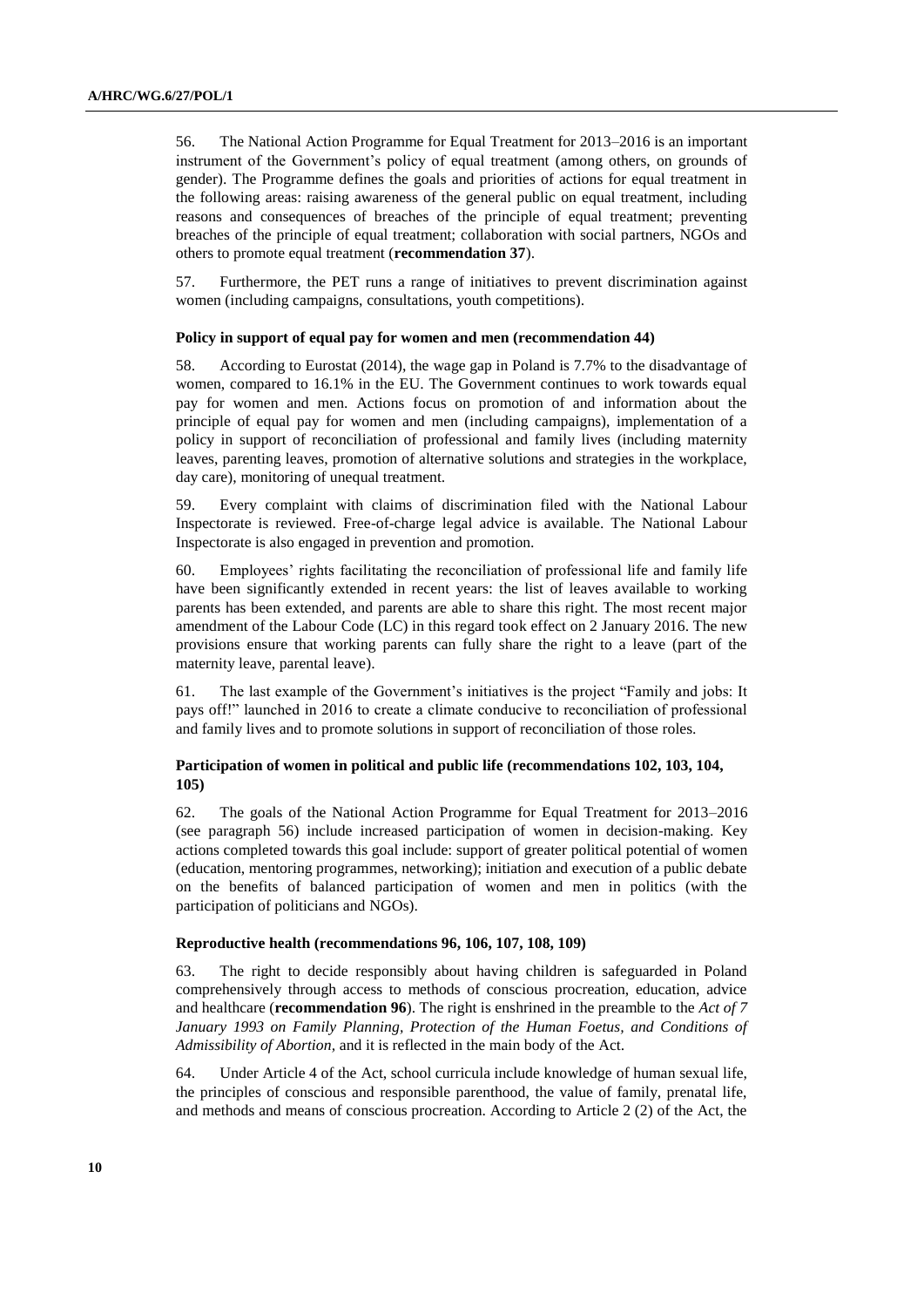central government and local governments, acting within their powers, must provide citizens with free access to methods and means of conscious procreation. Contraceptives which are medical products or medical devices are registered and available in Poland, as are medicines and medical products used during pregnancy and necessary to take care of the foetus and to provide medical care to pregnant women. Reimbursement is available for medicines containing hormonal active ingredients which may have a contraceptive effect.

65. The conditions for abortion are defined in the Act of 7 January 1993 *on Family Planning, Protection of the Human Foetus, and Conditions of Admissibility of Abortion* (**recommendations 106, 107, 108, 109**). The Act governs issues concerning a woman's consent for abortion, and the period of pregnancy when abortion is lawful. Moreover, according to the Act, individuals covered by social security and individuals entitled to freeof-charge medical care are eligible to use free-of-charge abortion in the healthcare sector.

66. The doctor may perform an abortion where: the pregnancy poses a hazard to the life or health of the pregnant woman; prenatal diagnosis or other medical indications suggest a high risk of severe and irreversible impairment of the foetus or an incurable life-threatening disease of the foetus; there is a reasonable suspicion that the pregnancy is the result of a crime.

67. The *Act of 6 November 2008 on the Rights of Patients and the Commissioner for Patients' Rights* (CPR) introduced into the Polish legal system the right of patients to raise reservations about the opinion or judgment of a physician. Reservations may be raised where the opinion or judgment affects the patient's rights or obligations under the law. The right is an effective remedy, among other things, for women who have been refused an abortion (under the circumstances laid down in the Act), a referral to prenatal diagnosis, or a prenatal diagnosis upon referral. Reservations against the opinion or judgment of a physician may be filed with the Medical Board of the CPR.

68. It should be noted in the context of patients' rights under the *Act of 7 January 1993 on Family Planning, Protection of the Human Foetus, and Conditions of Admissibility of Abortion* that claims may be raised for compensation in the event of financial loss due to additional costs of raising a handicapped child paid by parents due to a violation of the parents' rights to plan the family and to have access to abortion, where caused by physicians. The issue of damages for such claims is reflected in national jurisprudence.

### **Rights of child (recommendations 25, 31, 59, 83, 84, 85, 86, 111, 112)**

69. Promotion of the rights of the child and the methods of their protection is the ORC's statutory responsibility (*recommendation 31*). The Ombudsman's initiatives help to raise and reinforce awareness of the rights of the child among children and adults. A range of initiatives taken every year promote the rights of the child. Key initiatives include: promotion of the rights of the child at the Ombudsman's meetings with children and young people, regular social campaigns, conferences, the National Day of the Rights of the Child, and support for projects promoting the rights of the child.

70. The Ombudsman in partnership with the MJ, the Ministry of the Interior, the Prosecutor's Office, the Ministry of Labour and Social Policy, the Ministry of National Education and the Central Police Headquarters, released the "Guidelines for action to the benefit of the child" as guidance for officers in operations involving children.

71. The rights of the child are taught at all levels of education in ways aligned with age, cognitive abilities, and social experiences of pupils.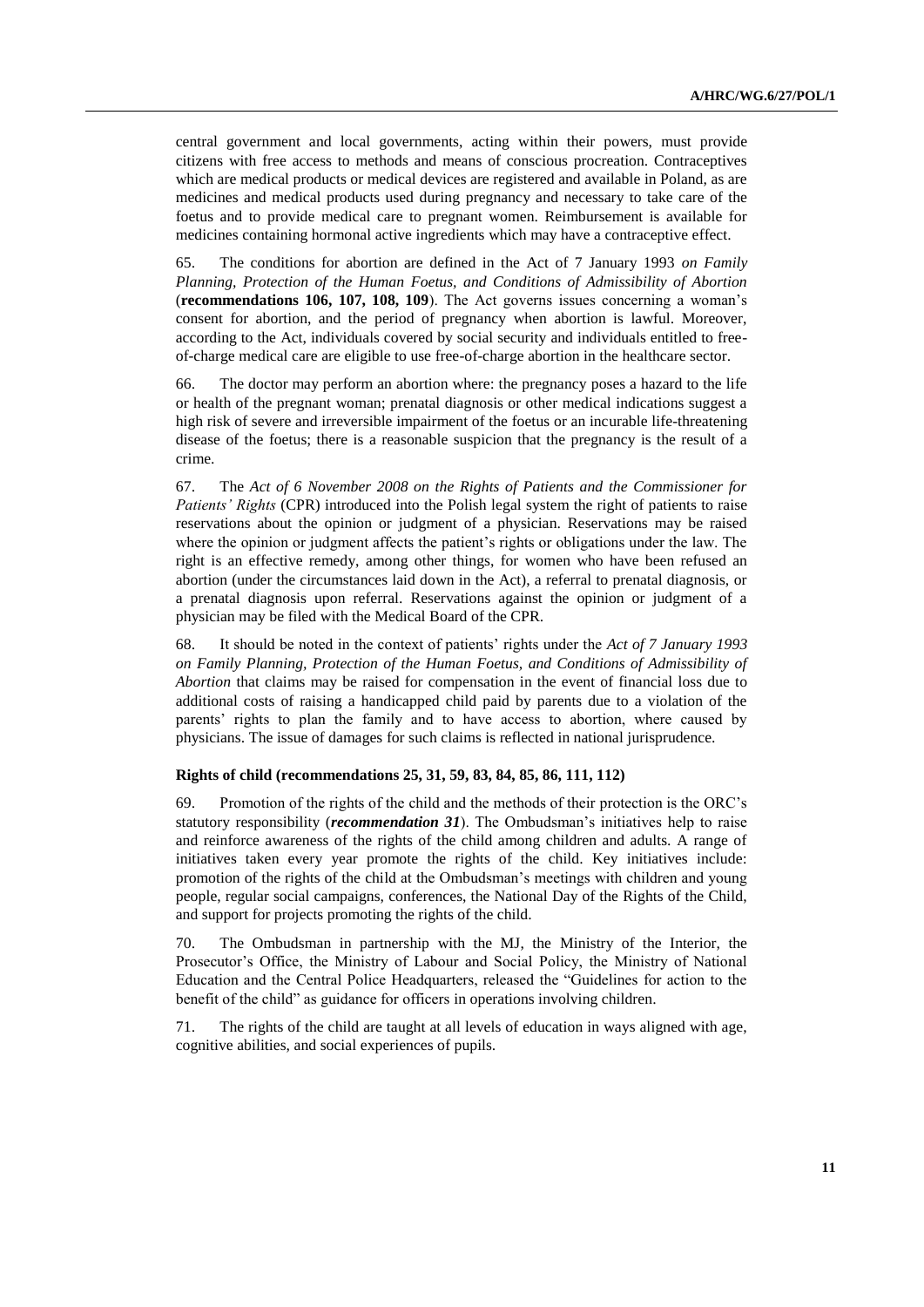#### **Protecting children against violence, exploitation and neglect**

72. Article 96.1 of the Family and Guardianship Code prohibits corporal punishment (*recommendation 83*).

73. The 2011 Act on Support for Family and Alternative Care Systems obligates local governments and public institutions to support families facing problems with care and education of children. Families are supported through working with the family and providing assistance in care and education of children. Assistance involves day care services including care and education of children, assistance in learning, free time activities, games and sports, as well as hobbies. Special day care facilities offer social therapy, therapy, correction, compensation and logopedics services. Families in difficulty may use the assistance of a support family. The family assistant helps the family improve its situation, instructs the family in household management methods, and helps the family resolve problems with raising children. The objective is for the family to attain a fundamental level of stability enabling it to raise the child.

#### **Combatting sexual exploitation of children (recommendations 84, 85, 86)**

74. Poland has introduced specific categories of offences in the amendment of 5 November 2009 to harmonise Polish law with the Lanzarote Convention.

75. Polish criminal law prohibits sexual intercourse with minors under 15, other sexual activities involving such persons, or coercing such persons to submit to or make such activities. It penalises among other things presenting pornography to minors under 15, soliciting minors for sexual intercourse or other sexual activity, and promoting paedophilia.

76. An amendment of the CC and the CCP effective in January 2014, reinforced protection of minors who are victims or witnesses against the adverse impact of repeated interviews during criminal proceedings.

### **Protecting children against poverty**

77. According to the Act of 7 September 1991 *on the Educational System*, students are offered diverse forms of support including: financial assistance including social benefits (maintenance grants paid by the State annually amount to ca. PLN 404 million; assistance is paid to more than 500,000 students), the Prime Minister's scholarships (ca. 4,000 students annually; PLN 11 million earmarked annually for the scholarships), the minister for education's scholarships (one-off financial awards), scholarships for learning or sporting achievements.

78. Assistance in child care and raising children is offered to parents under the 2011 Act on Care of Children Under Three Years of Age. It helps to establish crèches and promotes alternative care solutions.

79. Support for parents taking care of disabled children has increased since 2014: the amount of nursing benefits has been raised.

80. The thresholds of income criteria of eligibility for family benefits and the amounts of family benefits were raised in 2015–2017. Since 2016, parents who are not eligible for a maternity allowance are paid a parental allowance for one year after birth.

81. A Big Family Card was introduced in 2014 to support families with many children in creating adequate conditions of the development of children. The card offers discounts among other things in railway transport, cultural institutions, sports centres, and shopping. More than 1.6 million cards have been issued. The card is accepted by more than 1,400 operators.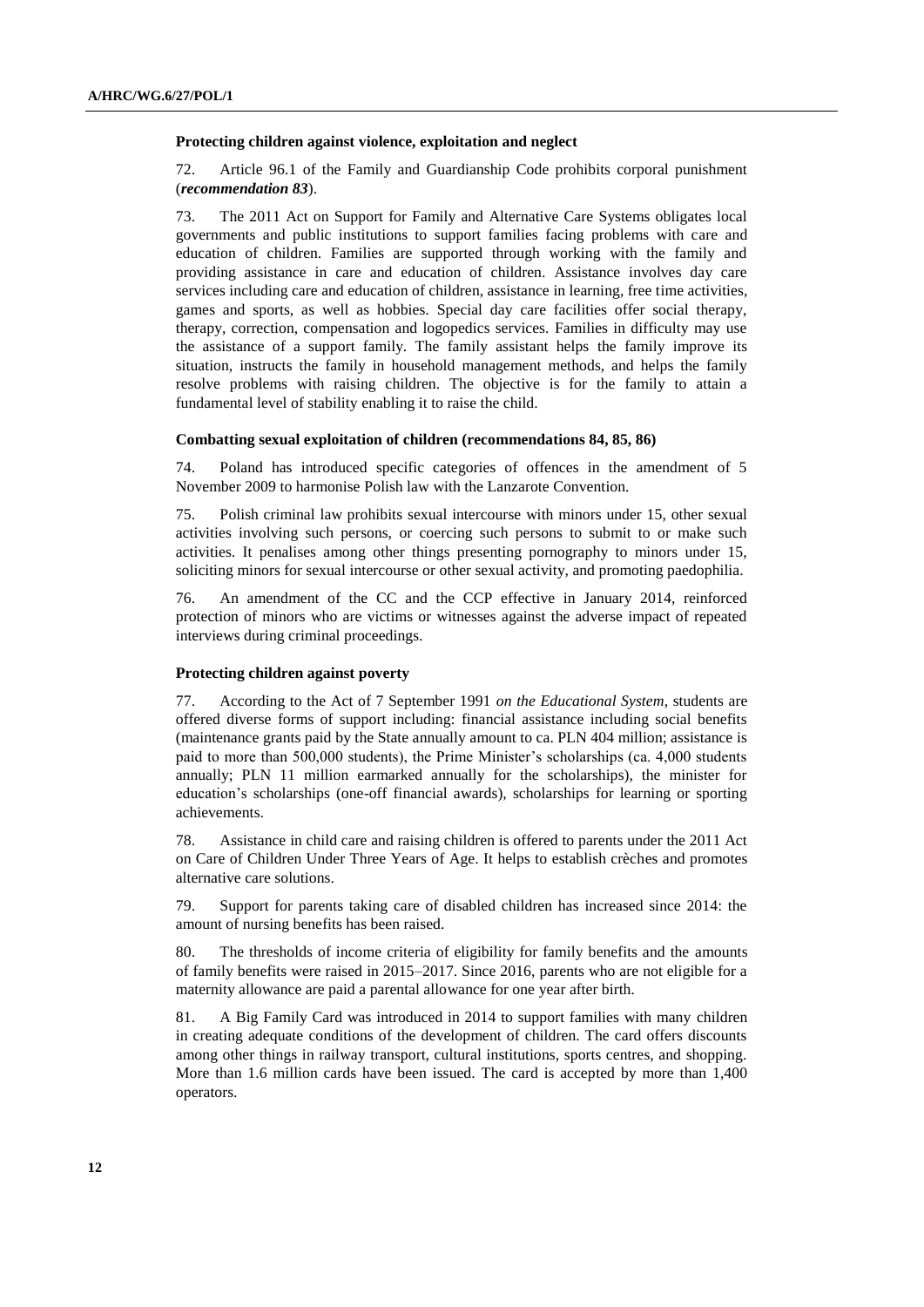82. The "Family 500+" Programme was launched in 2016. The programme pays a PLN 500 child allowance for the second and each subsequent child in the family irrespective of the family's income level. The benefit is also available for the first child provided that the family's income is below a threshold (increased for children with disabilities).

## **D. Rights of people with disabilities**

83. The Government works toward improved exercise of rights of people with disabilities by undertaking initiatives in support of social and professional activity of people with disabilities, development of their self-sufficiency, and social benefits.

84. Research is underway looking into potential further modifications of the support system for people with disabilities, their families and caretakers: a task force for systemic solutions for caretakers of people with disabilities was appointed in January 2016 and a task force for solutions to improve the situation of people with disabilities and their family members (in particular access to education, culture, employment and healthcare) was appointed in September 2016. The strategy for people with disabilities for 2017–2030 has been in the drafting since 2016.

## **E. Rights of sexual minorities**

### **Combatting discrimination and violence on grounds of sexual orientation – recommendations 66, 68, 70, 71**

85. The prohibition of discrimination in political, social and economic life on all grounds is part of the Polish legal system enshrined in Article 32 (2) of the Constitution. The Polish legal system, considered holistically, safeguards broad protection of the principle of equal treatment on many levels.

86. Protection against discrimination should be considered in the first place in the context of protection of personal rights safeguarded by civil law. In the current legal status quo, this matter is governed by Article 23 of the Civil Code. It defines personal rights by providing an open-ended list of designations including reputation, freedom of conscience, name and image.

87. The aforementioned provisions imply that protection of personal rights is comprehensive as it may be exercised in many ways using diverse remedies. It may be financial or non-financial in nature.

88. Further to the foregoing, it should be noted that the applicable legislation offers comprehensive protection of any person whose personal rights have been violated or put at risk. This includes two types of non-financial claims: to cease and desist, and to take measures necessary to eliminate the violation of personal rights. Furthermore, it provides that financial protection as compensation may be adjudicated in favour of the victim or a charity in each case of violation of (or risk to) personal rights, as well as damages where a financial loss is incurred due to the violation of personal rights.

89. According to Article 11.3 of the LC, any discrimination in employment, including on grounds of sexual orientation, either direct or indirect, is prohibited. Employees have equal rights for equal performance of the same obligations (**recommendation 70**). The provisions of the LC concerning compensation for a violation of the principle of equal treatment in employment apply in the event of damage caused by discrimination on grounds of sexual orientation. The Act of 3 December 2010 implementing certain EU legislation on equal treatment prohibits discrimination (among other things on grounds of sexual orientation) against individuals who work under civil law contracts.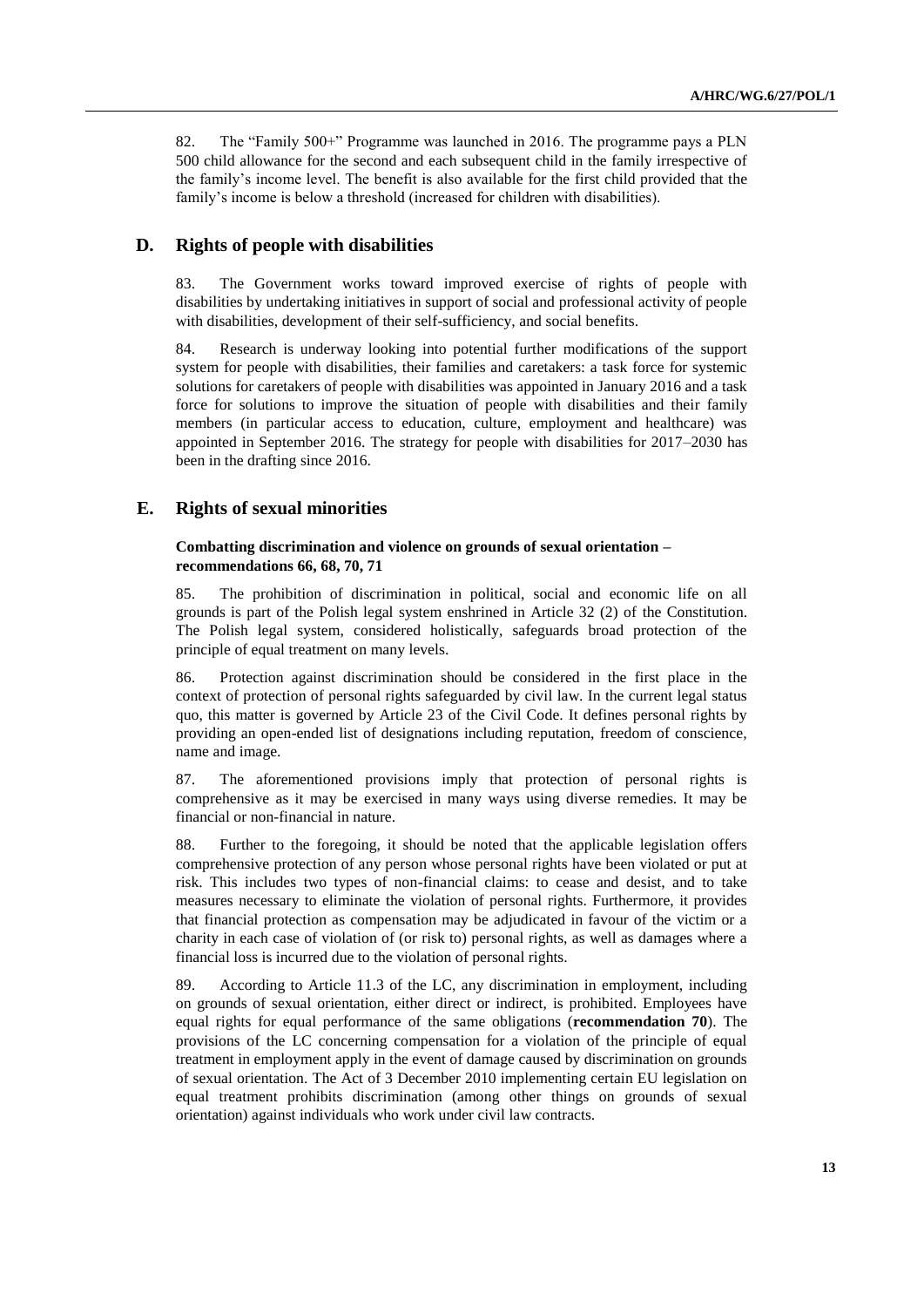90. Protection against discrimination is safeguarded by the Act on Promotion of Employment and Labour Market Institutions. The Act on Promotion of Employment and Labour Market Institutions provides for criminal liability in the event of violation of the principle of equal treatment. Certain EU legislation on equal treatment applies in proceedings involving violation of the principle of equal treatment.

91. The National Labour Inspectorate takes three types of actions to enforce the legislation on equal treatment in employment: prevention, advisory, and monitoring of employers accused of discriminatory practice. Criminal law and labour law, as well as a range of specific statutes, include safeguards of the prohibition of discrimination.

## **F. Rights of national minorities and migrants**

#### **Integration of Roma community and combatting discrimination against Roma**

92. The key part of assistance for the Roma community is the Programme of integration of the Roma community in Poland for 2014–2020 (in continuation of the initiatives in 2004–2013). Funding is mainly provided from the State budget at PLN 10 million per annum.

93. The Programme's goal is to improve integration of the Roma community in civic society by providing support in four areas: education and cultural education (improved participation in education of pupils and students of Roma origin, measures improving awareness about the Roma community); housing; promotion of employment; and healthcare (**recommendation 115**).

94. Education is a priority as it may have a systemic impact improving education and job opportunities of the Roma. The Polish educational system gives Roma children and youth full access to pre-school education as well as education in public schools at all levels of education and in all types of schools.

95. If necessary, additional free-of-charge make-up classes of the Polish language (for Roma pupils) and other make-up classes are offered.

96. Educational regulations provide for the option of hiring Roma education assistants in schools (persons of Roma origin) to provide caretaking functions and serve as liaisons between schools and the parents of Roma pupils, as well as auxiliary teachers trained in teaching and education of bicultural and bilingual pupils.

97. A broad range of measures in support of the education of Roma pupils (e.g., provision of school kits, community day care, access to pre-school education, scholarships for pupils and students of Roma origin) are taken under multiannual government programmes (currently, *Programme for 2014–2020*).

98. The implementation of the recommendation to increase access to bilingual education faces difficulty. The law allows for education in the Roma language as a language of an ethnic minority; however, the Roma living in Poland are not interested in exercising this right. This derives from the cultural system which prohibits the Roma from teaching the language outside of the community.

### **Promotion and protection of rights of minorities, including education, economic rights, employment (recommendations 114, 117)**

99. According to Article 70 of the Constitution, everyone has the right to education and the public authorities ensure universal and equal access to education. Public schools are a responsibility of local governments. As a rule, compulsory education starts at the beginning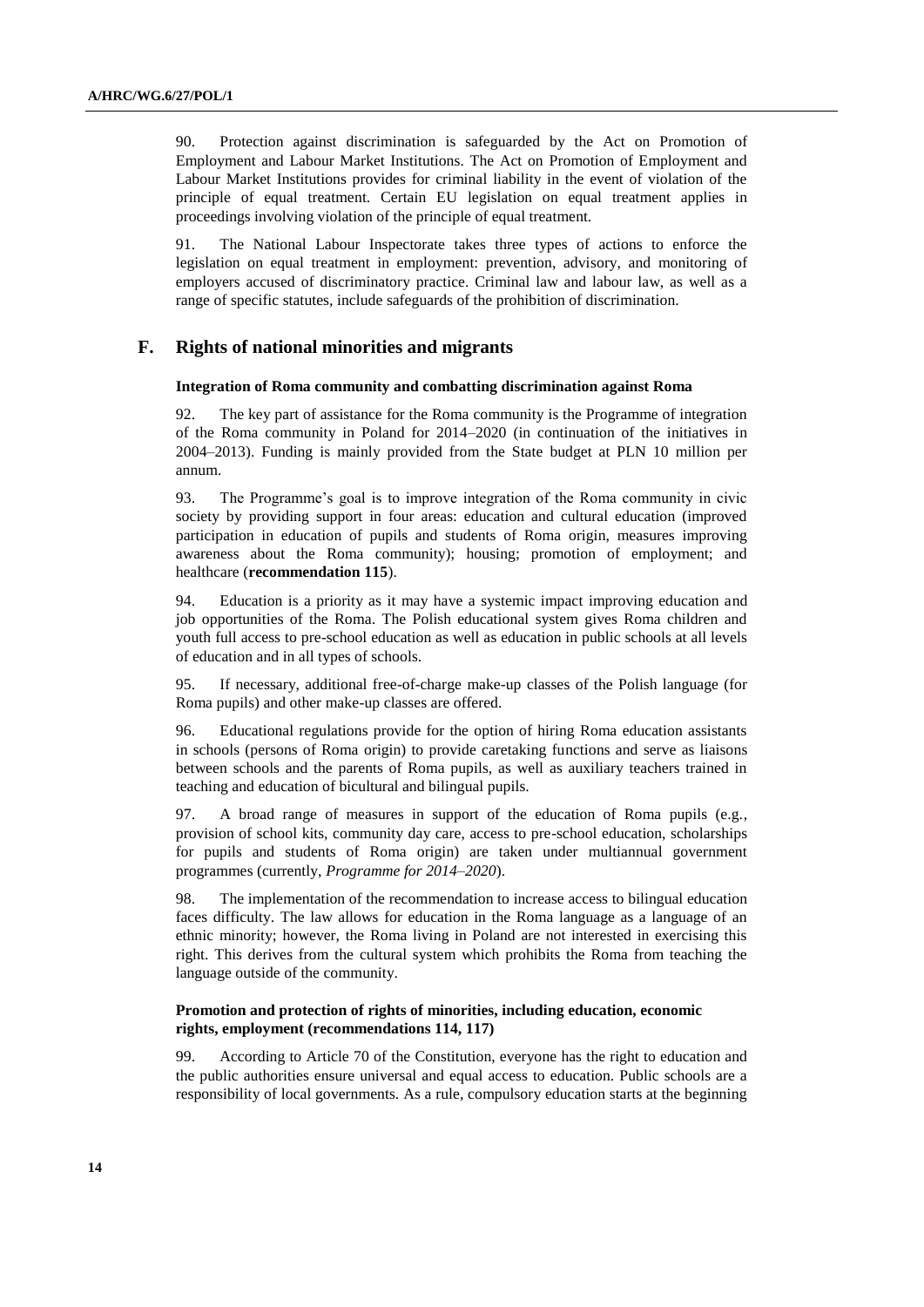of the school year in the calendar year when the child turns seven. A child aged six is only required to undergo a one-year pre-school course.

100. According to Article 68 of the Constitution, everyone has the right to health protection and the public authorities ensure equal access to healthcare services financed with public funds.

101. Measures have been continued to protect, preserve and develop the cultural identity of minorities by providing special-purpose grants in the amount of PLN 11,197,000.00 in 2014, PLN 12,185,921.00 in 2015 (among other things, for the publication of magazines and books, organisation of festivals, concerts, etc.) and investments in the amount of PLN 1,898,000.00 in 2014, PLN 2,146,831.00 in 2015 (e.g., construction, repairs, purchase of equipment, etc.). Grants have also been provided in the amount of PLN 1,864,854.00 in 2014 and PLN 1,904,000.00 in 2015 to support the statutory activity of minority organisations; replacement of information boards has been financed as a result of adding names of towns and physiographical objects in minority languages (PLN 205,923.56 in 2014, PLN 177,754.66 in 2015).

102. The Government takes steps to prevent the closing by local governments of small (cost-intensive) schools with instruction in minority languages and schools which offer other forms of language learning, by providing financial mechanisms which reimburse the additional cost of such schools to the entities responsible. The mechanism was extended in 2013 by contributing additional funding for schools with instruction in minority languages. Additional budgets provided to entities responsible for schools which offer language learning or instruction in minority languages are rising year by year despite a demographic downturn. The number of such schools in Poland has also risen.

#### **Detention conditions of migrants (recommendations 118, 119, 121)**

103. In 2013–2015, major changes were implemented in the operation of guarded centres for foreigners and the conditions of stay of foreigners. As of 2013, the following changes have been gradually put in place:

- the profile of the centres has been defined, aligning their scope of operation with the existing infrastructure, the migration conditions, and the capacity represented by the staff of the centres, among other things to safeguard compulsory education of eligible children;
- the conditions of stay have been standardised by drafting a standard document which governs the conditions (translated into 15 foreign languages);
- measures have been taken to minimise the regime for foreigners;
- the working hours of the medical staffs have been extended, third-party psychologists have been hired, relations have been established with addiction treatment centres;
- social workers (responsible among other things for monitoring the psychological and physical condition of foreigners) and return officers (providing foreigners with current information about the status of pending administrative proceedings) have been appointed among the border guards working in guarded centres;
- training for officers working in guarded centres has been extended to include courses in rare foreign languages among other things.

104. Police officers working in all guarded centres are regularly trained, among other things in protection of human rights, cultural differences, and the identification of vulnerable groups.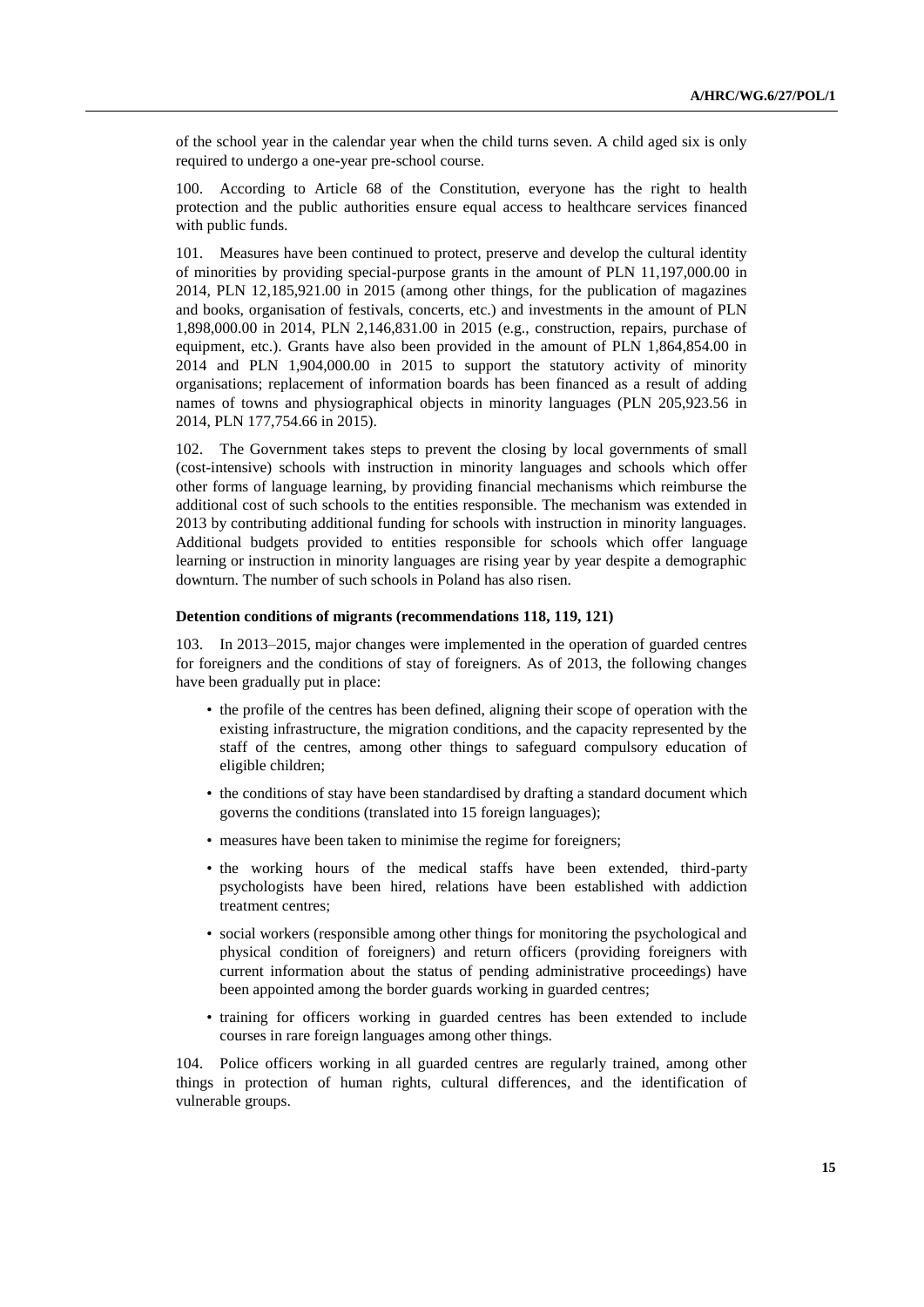105. Access to medical services (basic and special) in guarded centres for foreigners is no different from medical services available to Polish nationals in terms of the procedure of access and quality.

106. Minors attending schools are given textbooks and necessary school supplies (including among other things notebooks, pencils, etc.). Furthermore, officers and educational workers in guarded centres who have a pedagogical background offer extramural activities and education accommodating the situation of the minors.

107. The new Foreigners Act (December 2013) and amendments of the Act on Granting Foreigners Protection in the Territory of Poland provide solutions which prohibit the placement of foreigners who are minors without a guardian and seek international protection and restrict the placement of foreigners who are migrants in guarded centres for foreigners.

108. The Foreigners Act of December 2013 provides for preferential application of measures which are alternatives to detention, resulting in a significant reduction in the number of foreigners who are placed by courts in a guarded centre or detention for foreigners.

109. The Regulation of the Minister of Education of 9 September 2016 *concerning education of non-Polish nationals and Polish nationals educated in schools of the educational system of other countries* allows entities responsible for public schools to establish preparatory classes for individuals arriving from abroad who are subject to compulsory education or compulsory learning if they do not speak Polish or speak Polish insufficiently to use education or require an educational process adjusted to their educational needs and organisational forms supporting effectiveness of such education. A preparatory class may be established by an entity responsible for a public school during the school year as well. This solution is relevant in the event of concurrent arrival in the school of a large number of pupils from abroad, e.g., children of persons seeking international protection or evacuated people. Preparatory classes may also be established in schools where children staying at border guard detention centres are pupils; and classes may be offered in the centres. As a rule, education in a preparatory class continues until the end of the school year when the pupil was enrolled, and it may be shortened or extended, but by no more than one school year. The Regulation also defines the organisation of work in a preparatory class, in particular the number of hours of instruction, including compulsory three hours of the Polish language taught as a foreign language, the maximum number of pupils per class (15 persons), ensuring an individual approach for each pupil. Just as before, pupils also have the right to additional classes of the Polish language – at least two hours per week, as well as additional make-up classes.

## **G. Right to privacy, marriage and family life, combatting domestic violence (79, 80, 81, 96, 98, 99)**

110. The legality of the stay of the parents of a child born in the territory of Poland is irrelevant to the registration of the birth in Poland. A new Act – Law on Certificates of Civil Status – which took effect in March 2015, largely retained the rules of birth registration (recommendations 98, 120).

111. If a birth takes place in the territory of Poland, it is registered in the civil status register. Births are registered either based on a report of the event to the head of the civil registry office by an eligible person or proxy, or ex officio by the head of the civil registry office if the eligible person or proxy fails to report the birth of a child to the civil registry office within 21 days of the issue of the birth card. In such a case, the child's birth certificate is issued on the basis of a document submitted by the medical service provider.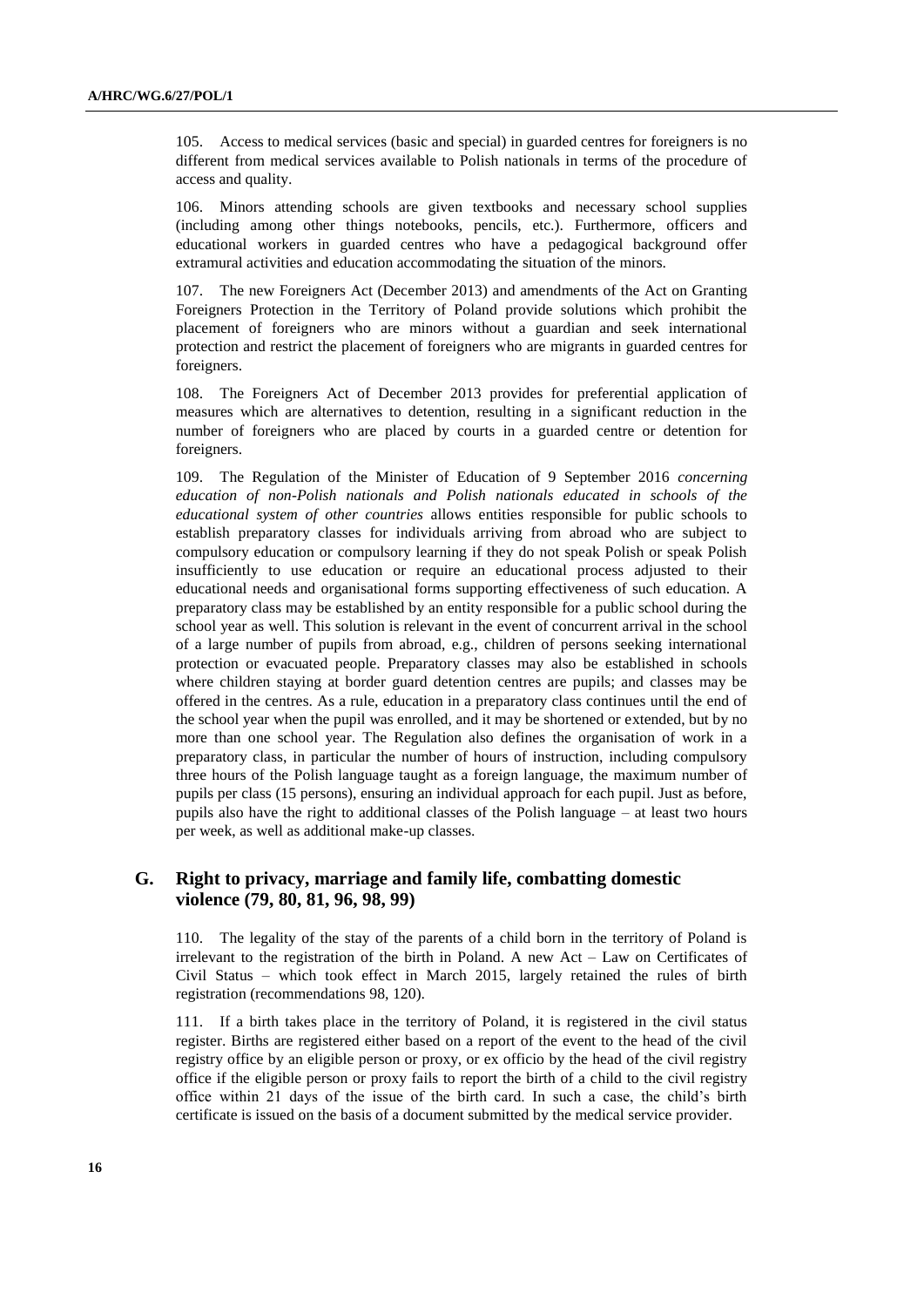#### **Domestic violence (recommendations 79, 80, 81, 83)**

112. Poland combats domestic violence with full determination. The use of corporal punishment by parents and guardians was banned in 2010. Other safeguards implemented in 2010 include a restraining order for the perpetrator, the compulsory eviction of the perpetrator, mandatory reporting of domestic violence to the authorities, and the "Blue Card" procedure.

113. In particular, work with families affected by domestic violence has been extended in recent years. The new National Programme of Preventing Domestic Violence for 2014– 2020 covers a range of initiatives in response to the current challenges.

114. There are 35 special support centres for victims of domestic violence in operation. In 2015, 7,454 individuals used their services. The centres offer medical, social, psychological and legal support. The special support centres provide assistance free-of-charge 24/7. Assistance is available without referral, for a period of three months, with an option of extension of the stay.

115. Information about the advisory services is available on the websites of central institutions and local governments. The central administration also provides information including a free-of-charge guidebook for victims of violence as well as leaflets. Training is available to different target groups (e.g., the police, teachers, the healthcare sector, NGOs) including among other things the identification of domestic violence, and legal acts relating to prevention of domestic violence.

116. The programme "Prevention of Domestic Violence and Violence on Grounds of Gender" is under implementation, aimed at raising awareness of domestic violence by:

- raising awareness and sensitising the general public to domestic violence;
- improving the skills of responsible services tackling domestic violence;
- improving the efficacy of interventions and reinforcing prevention of domestic violence;
- aligning the institutional infrastructure with the needs of victims of domestic violence.

## **H. Equality and non-discrimination**

#### **Government Plenipotentiary for Equal Treatment (recommendations 30 and 53)**

117. The PET has the responsibilities defined in the Act of 3 December 2010 implementing certain EU legislation on equal treatment.

118. The National Action Programme for Equal Treatment for 2013–2016 is the main instrument of the Government's equal treatment policy. It is the first horizontal strategy of the Government for equal treatment in all areas of social life. It is implemented by all ministries, the Chancellery, voivodship officers and selected central institutions in cooperation with local governments and NGOs. The Programme is coordinated by the PET. The Programme is under evaluation in the second half of 2016.

119. In 2014–2016, the PET implemented a range of projects devoted to different aspects of non-discrimination. The Plenipotentiary also takes action based on findings and reports of citizens, groups of citizens, and NGOs.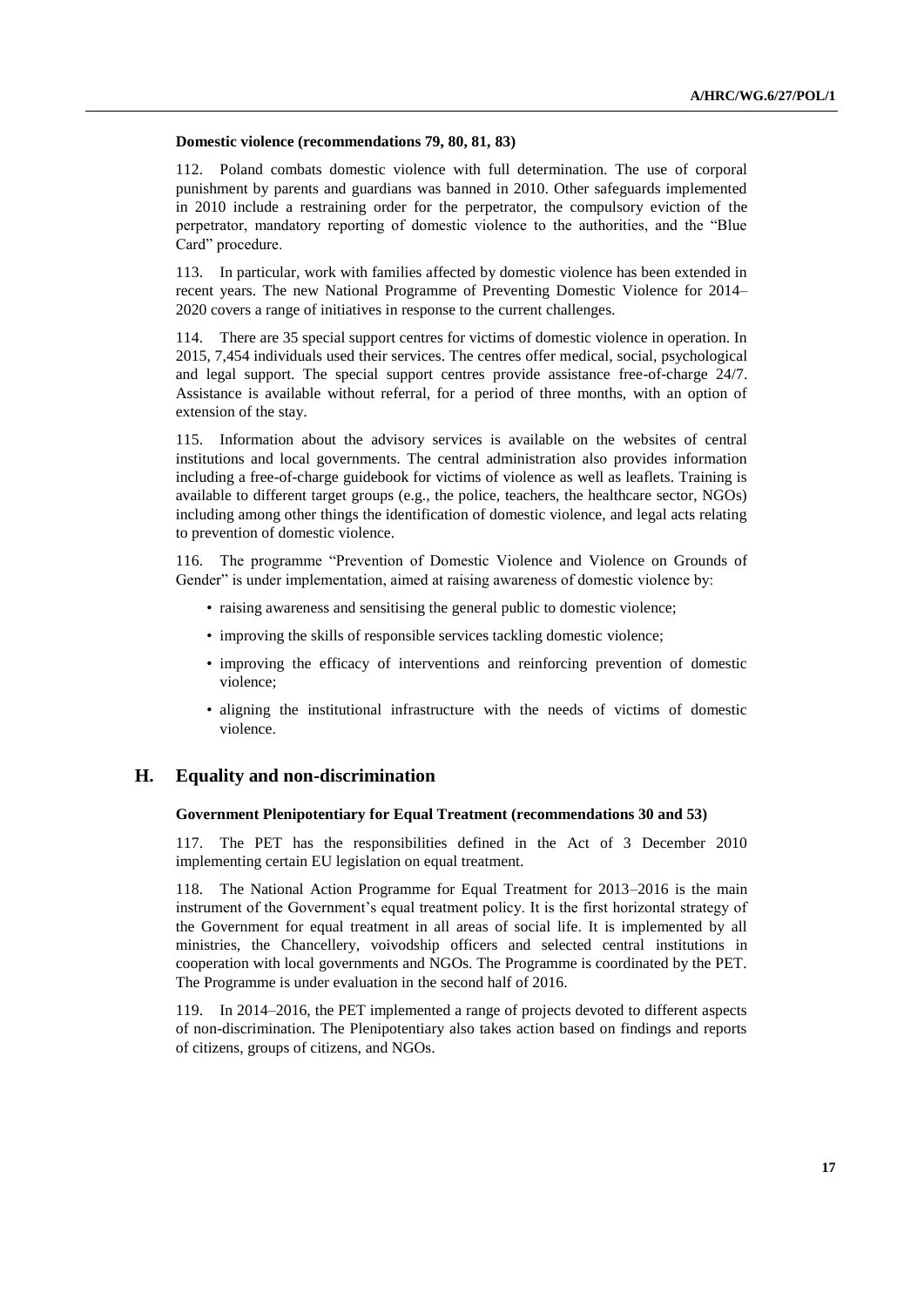## **Preventing racism, xenophobia and hate crimes, combatting racist crimes (recommendations 40, 45, 46, 47, 48, 49, 54, 55, 56, 57, 60, 62, 65)**

120. The Ministry of the Interior and Administration (MIA) has a unit responsible for the monitoring of events which could constitute hate crimes. The monitoring aims to source information about the specificity of hate crimes in Poland and the activity of law enforcement services, in particular the police, in cases of hate crimes. In view of the need to ensure a more comprehensive sourcing of data on hate crimes, a new system was put in place in 2015 to compile hate crime data, which is now shared by the police and the MIA and covers all proceedings opened in cases of hate crimes. The new data registration tool supports the collection of detailed information about the specifics of events and the activity of the police.

121. The police understand the need to intensify the fight against online hate crimes. Some of the local police departments have established task forces responsible for the work or special investigative groups.

122. Measures have been taken to encourage hate crime victims and witnesses to report the crimes to the police. The project Migrants against Hate Crimes: How to Enforce Your Rights, co-financed by the European Union, was completed in 2015 and included among other things a social campaign addressed to foreigners entitled Racism. Say it to fight it.

123. Criminal law as well as a range of specific statutes safeguard the principle of nondiscrimination.

124. According to Article 53 § 2 of the CC, when deciding on the penalty, the court must always take into account the motivation of the perpetrator, including racist motivation. Article 53 of the CC applies to all crimes defined in the Code, including among other things battery and slander. The foregoing provisions are general and do not specify or restrict the motivation which the court must take into account. This is particularly important in today's fast-changing reality where new social trends emerge, including discriminatory trends. This ensures that any such motivation will always be considered by the court and that it will not require time-consuming legislative amendments at each time.

125. The crime defined in Article 212 of the CC includes among other things libel against an individual or a group, attributed with behaviour or qualities which may denigrate them among the general public or expose them to a loss of trust required in a given position, profession or activity. Furthermore, libel in the mass media is a qualified form of the crime. Hence, if a person resorts to libel in order to denigrate a person or a community on grounds of ethnicity, nationality or race, this is penalised. In turn, insult, which is penalised under Article 216 of the CC, is an offence against human dignity understood as the individual's subjective sense of self-worth. In that case, the insulted person may claim protection under Article 216 of the CC. Furthermore, Article 217 of the CC provides protection against violation of bodily integrity.

126. The Polish CC penalises incitement or glorification of any crime. Furthermore, in view of the special importance of hate crimes, the Polish legislator has introduced special liability for incitement of hate crimes. Liability is stricter for public incitement or public glorification of extermination of a national, ethnic, racial, political, religious group or a group with a specific outlook, and incitement or glorification of violence or illegal threat against a group or an individual on grounds of national, ethnic, racial, political, religious identity or lack of religion.

127. Incitement of hate on grounds of national, ethnic or racial difference is also a crime, as are among other things dissemination, production, fixation, possession, presentation of print, recording or other object containing such content. The term "incitement of hate" under the CC is understood very broadly. According to the definition coined by the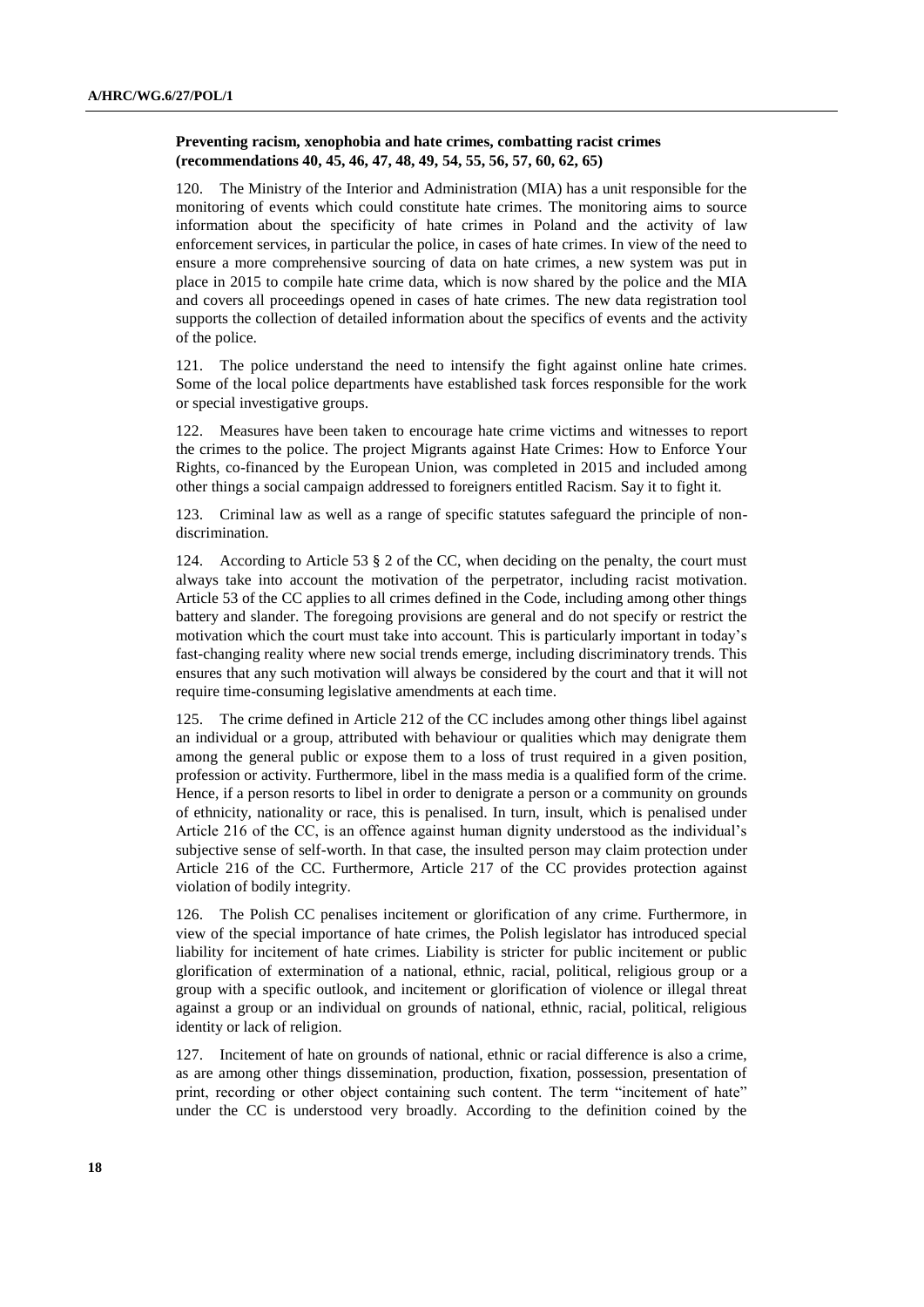Supreme Court, incitement of hate includes any statement arousing strong resentment, anger, non-acceptance or hostility against an individual or a social or religious group. This provision also applies to statements which, due to their form, perpetuate a negative attitude, emphasising the privileged position and superiority of a nation, ethic group, race or religion.

128. The Prosecutor Office regularly monitors cases of racial or xenophobic crimes, prepares reports on such cases, and distributes conclusions from such reports to all regional public prosecutor offices, including comments on irregularities identified in proceedings.

The letter of the General Public Prosecutor of 1 July 2013 orders every district public prosecutor's office to appoint one local public prosecutor's office responsible for proceedings involving racial and xenophobic crimes in the jurisdiction of the local public prosecutor's office (52 local public prosecutor's offices have been so appointed).

#### **Training related to fighting discrimination and hate crimes (recommendation 50)**

130. MIA coordinates the implementation of the Law Enforcement Officer Programme for fighting hate crimes (LEOP). The objective is to improve the skills of police officers in operations involving events which could constitute hate crimes, to train them in handling the victims of hate crimes, and to sensitise the officers to discrimination, including discrimination by police officers. Training of police officers has been delivered under the Programme since 2009. More than 86,000 police officers have participated in such training from the launch of the programme until the end of 2015.

131. The Programme was updated and extended in 2016 in line with the recent OSCE ODIHR guidance. The new version of the Programme entitled "Training Against Hate Crimes for Law Enforcement" has been approved for implementation as a special course in the police force. The first training rounds under the new programme took place at the turn of August to September 2016.

132. These measures also include workshops in fighting crimes of prejudice, implemented since 2015 by the Criminal Department of the Central Police Headquarters in cooperation with the MIA, addressed to officers of investigative units of the criminal police responsible for cases of hate crimes. The training programme focuses on specific complex issues of prosecuting hate crimes.

#### **Preventing discrimination against migrants (recommendations 51, 63)**

133. A new Foreigner Act effective since May 2014 implemented a range of human rights safeguards.

- 134. Foreigners may now be granted a temporary residence permit provided that:
	- the foreigner's residence in Poland is necessary to respect the right to family life in the meaning of the ECHR , and the foreigner resides in Poland illegally; or
	- the foreigner's departure from Poland would violate the rights of the child defined in the CRC to the extent causing a major risk to the child's psychological and physical development, and the foreigner resides in Poland illegally;
	- the circumstances referred to in order to seek the permit justify the foreigner's residence in Poland for a period of more than three months.

135. A new concept has been introduced: a permit to reside in Poland for humanitarian reasons. The residence permit for humanitarian reasons is a residence permit granted to foreigners with no time limit if the foreigner could only be returned to a country where the foreigner's right to life, freedom and personal security would be at risk, the foreigner could be exposed to torture or inhuman or degrading treatment or punishment, the foreigner could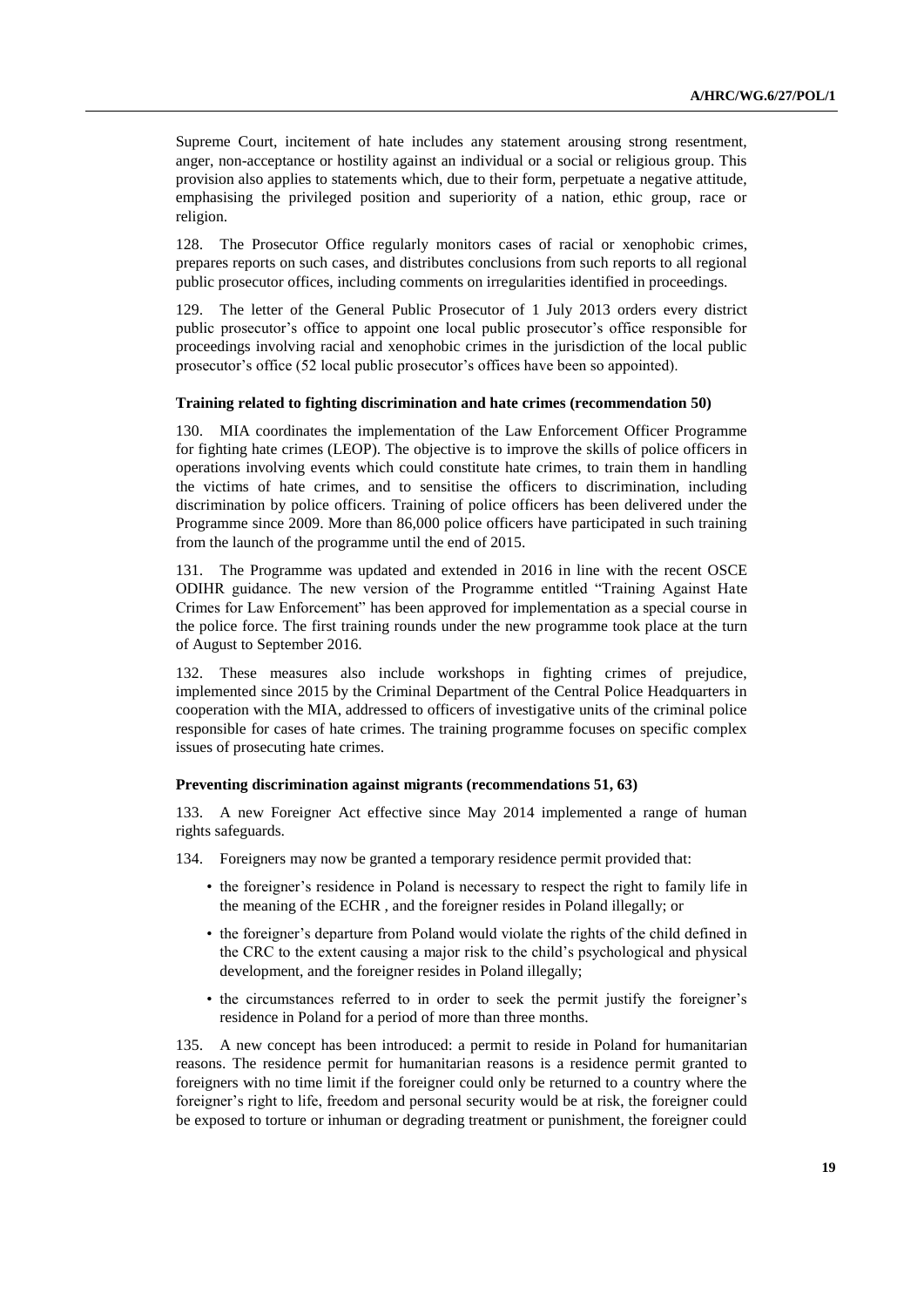be subject to forced labour, the foreigner could be deprived of the right to due process or penalised without a legal basis, the return would violate the foreigner's right to family or private life, or the return would violate the rights of the child to the extent causing a major risk to the child's psychological and physical development. The grounds of granting the residence permit for humanitarian reasons are interpreted in accordance with the European Convention on Human Rights and Fundamental Freedoms and, in the case of minors, in line with the CRC.

136. In order to prevent illegal stay of foreigners in Poland, foreigners are allowed a 30 day period to leave Poland, for instance where the foreigner is refused a residence permit. The foreigner's stay in Poland in that period is lawful.

137. New foreigner return procedures have been introduced in Poland. Previously applicable expulsion decisions and return decisions have been replaced by return decisions under Directive 2008/115/EC of 16 December 2008 on common standards and procedures in Member States for returning illegally staying third-country nationals. The voluntary return deadline set in the return decision is normally between 15 and 30 days and may be extended to one year (hence, the maximum deadline under the Foreigners Act is longer than the minimum period of seven days allowed in Directive 2008/115/EC).

138. Provisions have been implemented which govern the participation of NGOs providing assistance to foreigners in the actual return of foreigners from Poland, as well as provisions on financial assistance for foreigners during voluntary returns.

139. The Act of 10 September 2015 amending the Act on Granting Foreigners Protection in the Territory of Poland and certain other Acts, which took effect in November 2015, implements the "asylum package", in particular the Asylum Procedure Directive and the Reception Conditions Directive (Directive 2013/32 and Directive 2013/33). The amendment was aimed at strengthening the rights of persons seeking international protection, in particular minors without a guardian and persons with special needs. The amendment introduced a rule where the court appoints a guardian for a minor without a guardian within no more than three days. As a result, the legislator safeguards the practical exercise of the rights. Furthermore, following the effective date of the amendment, the head of the Office for Foreigners (Office) has a new responsibility: to provide persons seeking international protection with free-of-charge legal information, which also reinforces the safeguards of the rights of foreigners.

140. Antidiscrimination measures, in particular measures taken at the reception centres for persons seeking international protection, are taken regularly as a part of the standard procedures applicable in centres for foreigners, and in a range of projects and programmes addressing specific issues. These cover prevention, actions in response to occurring events, and training of the staff in prevention of exclusion and all forms of discrimination. The issues raised in the recommendation are an important on-going part of the monitoring activities of the staff of the centres, and any problems are eliminated on an on-going basis. In such activities, the Office co-operates with local partners, including NGOs, as well as the local offices of UNHCR and IOM.

# **V. Achievements, best practice, challenges and limitations in implementation of accepted recommendations**

141. The Government's first horizontal National Action Programme for Equal Treatment has been under implementation since 2013, representing major progress in equal treatment policies. The next National Action Plan against Human Trafficking for 2016–2018 has been approved as an important part of coordination of activities in this area.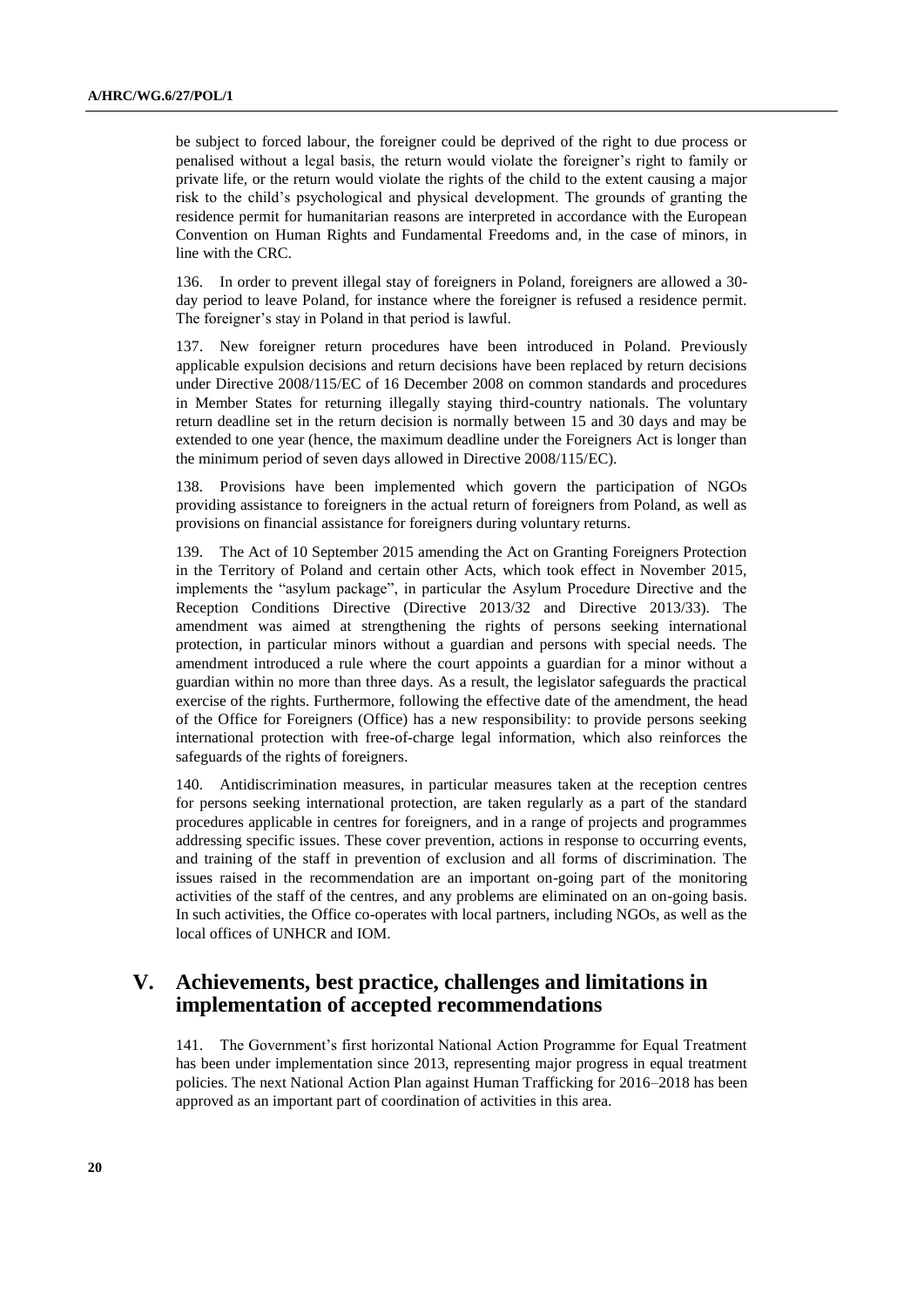142. The OSCE ODIHR has welcomed the implementation of the LEOP in Poland and considers it to be good practice.

143. The efficacy of solutions safeguarding human rights protection has been improved among other things by actions aimed at raising the awareness of the general public (including social campaigns of the PET) and training of services active in areas involving human rights. Examples:

- On 6 July 2015, the Minister of the Interior approved the Strategy of actions preventing human rights violations by border guards, which identified the key areas of human rights safeguards in the border guard service and the necessary actions;
- Human rights have been added to all border guard qualified training programmes (basic training, sub-officer, junior officer and senior officer training) and management training.

144. Major changes were implemented among other things in the Foreigners Act of 12 December 2013. The changes relate to the application of detention measures with respect to foreigners (guarded centres for foreigners and detention for foreigners) and allow the competent border guard authorities to release foreigners from guarded centres and detention centres for foreigners at the request of the foreigner or on their own initiative without having to apply for a court decision, as well as measures which are alternatives to the detention of foreigners (relevant decisions are issued by border guard authorities and district courts) including mandatory regular reporting to border guard authorities, bail in an amount at least equal to twice the minimum wage under the minimum wage regulations, mandatory deposit of travel documents with the competent authority, and mandatory residence at a specific location until the return decision is enforced.

# **VI. Priorities, initiatives and commitments planned to prevent challenges in implementation of recommendations and improvement of human rights safeguards**

145. Since the second UPR, Poland has signed and/or ratified a range of important international conventions. Their comprehensive implementation is currently one of the top priorities.

146. We are planning to continue initiatives and assistance programmes operated by the Office under the Asylum, Migration and Integration Fund and other financial mechanisms. We expect to work against racial discrimination and xenophobia in cooperation of the central government and local governments, educational institutions, NGOs and foreign partners.

147. According to the requirements of the Act on the Educational System, which provides that education in Poland follows the principles enshrined in the Constitution and the guidance of the Universal Declaration of Human Rights, the ICCPR, and the Convention on the Rights of the Child, human rights and the rights of the child have been and will remain a part of the school curricula.

148. It is a priority of the PET to plan actions in continuation of the National Action Programme for Equal Treatment for 2013–2016.

149. The priorities of the PET and the PCS include cooperation with NGOs and extension of the range of partner organisations.

150. Work is advanced on a draft national action plan on the UN Guidelines implementation on business and human rights.